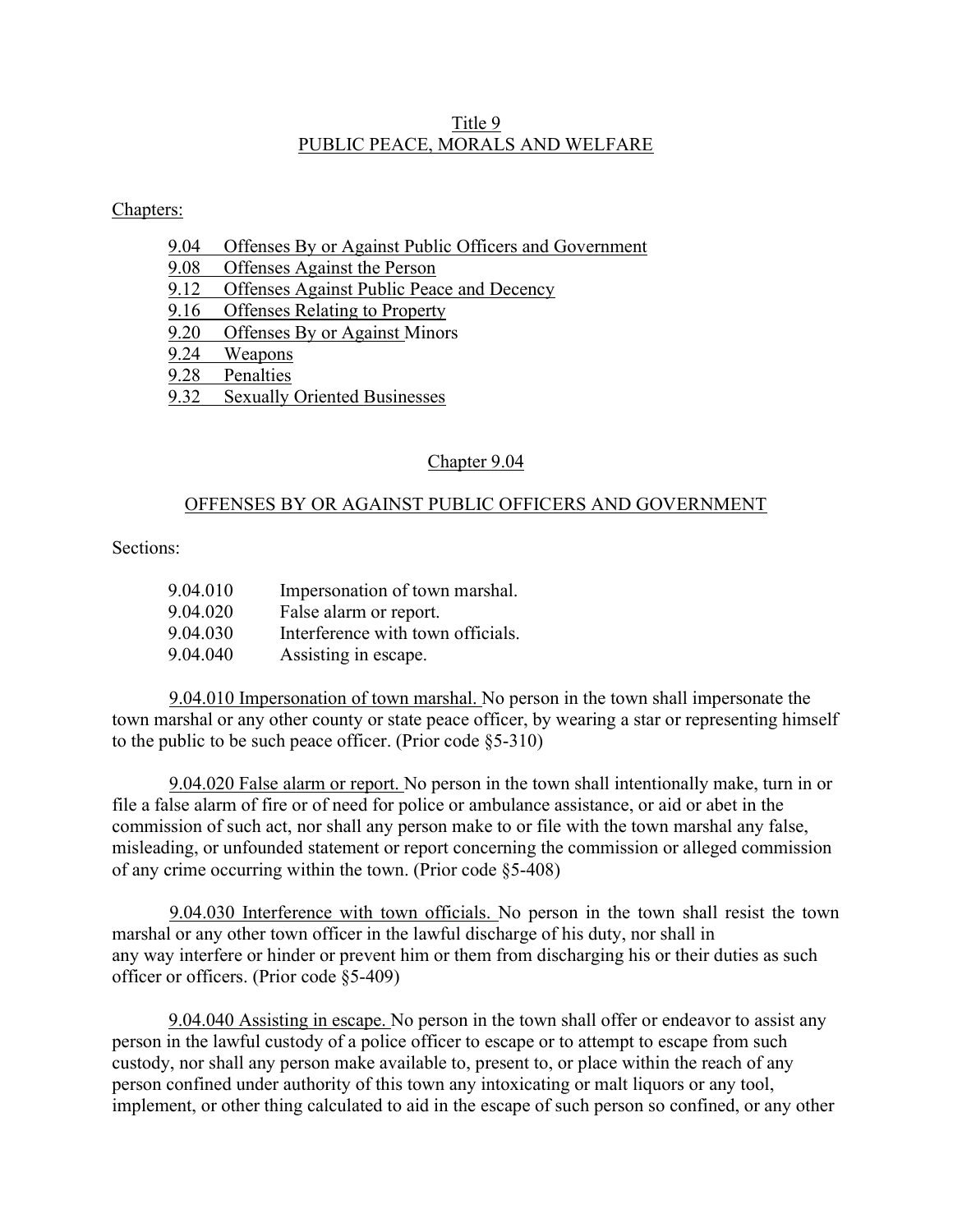person confined under the authority of this town. (Prior code §5-410)

Chapter 9.08

#### OFFENSES AGAINST THE PERSON

Sections:

9.08.010 Assault. 9.08.020 Battery 9.08.030 Unlawful Contact

#### 9.08.010 Assault

A. A person is guilty of assault if, having the present ability to do so, he unlawfully attempts to cause bodily injury to another.

B. Assault is punishable by imprisonment for not more than six months, a fine of not more than seven hundred fifty dollars, or both, as well as any other consequences available to the Court on law or equity. (Ord. 2014-03; 4/14/2014)

#### 9.08.020 Battery.

A. A person is guilty of battery if he unlawfully touches another in a rude, insolent or angry manner with sufficient physical force likely to cause bodily injury or intentionally, knowingly or recklessly causes bodily injury to another.

B." Bodily Injury" shall mean the same as set out in Wyoming Statute§ 6-1-104.

C.. Battery is punishable by imprisonment than six months, a fine of not more than seven fifty dollars, or both, as well as any other consequences available to the Court on Law or equity. (Ord. 2014-03; Ord. 91-10 §1, 1991:5-304)

#### 9.08.030 Unlawful Contact.

A. A person is guilty of unlawful contact if that person touches another person in a rude, insolent or angry manner without intentionally using sufficient physical force to cause bodily injury to another.

B. Unlawful Contact is punishable by a fine of not more than seven hundred fifty dollars as well an any other lawful consequences, except imprisonment, available to the Court in law or equity. (Ord. 2014-03)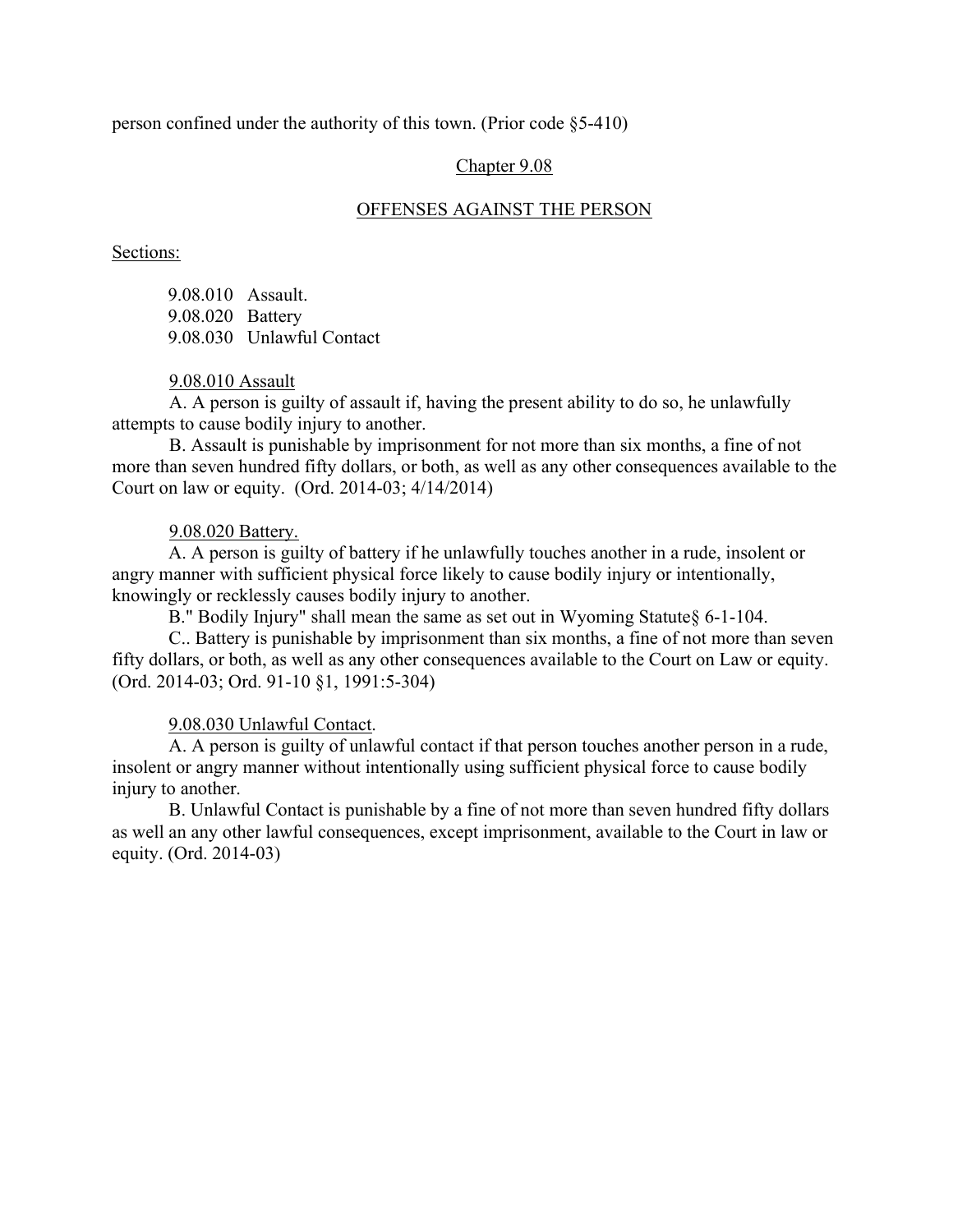## Chapter 9.12

## OFFENSES AGAINST PUBLIC PEACE AND DECENCY

#### Sections:

| Disorderly conduct.                         |
|---------------------------------------------|
| Disorderly house.                           |
| Disturbing religious worship.               |
| Prostitution.                               |
| Maintaining a house of ill fame.            |
| Indecent exposure.                          |
| Window peeping.                             |
| Gambling.                                   |
| Possession of gambling materials.           |
| Unlawful Purchase or sale of Lottery Ticket |
| Owner of premises used for gambling.        |
| Possession of controlled substances.        |
| Possession of Synthetic Cannabinoids        |
| Public intoxication.                        |
| Throwing missiles.                          |
|                                             |

9.12.010 Disorderly conduct. No person in the town shall disturb, tend to disturb or aid in disturbing the peace of others by violent, tumultuous, offensive or obstreperous conduct. (Prior code §5-301)

9.12.020 Disorderly house. No person shall keep within the town limits an iIIgoverned or disorderly house, or shall suffer any drunkenness, quarreling, fighting or disorderly, conduct whatever in his or their premises. (Prior code §5-302)

9.12.030 Disturbing religious worship. No person shall knowingly by noise, indecent behavior or profane discourse disquiet or disturb any congregation or assembly for religious worship. (Ord. 91-21 §1, 1991: prior code §5-306)

9.12.040 Prostitution. No person in the town shall commit, offer or agree to commit a lewd act or an act of prostitution or moral perversion, nor shall any person secure or offer another for the purpose of committing a lewd act or an act of prostitution or moral perversion. (Prior code §5-501)

9.12.050 Maintaining a house of ill fame. No person in the town shall keep or maintain, shall be the inmate of, or in any way connected with or contribute toward the support of any disorderly house or house of ill fame, or place for the practice of fornication, or shall knowingly or willingly own or be interested as landlord or proprietor in any such house. (Prior code §5-503)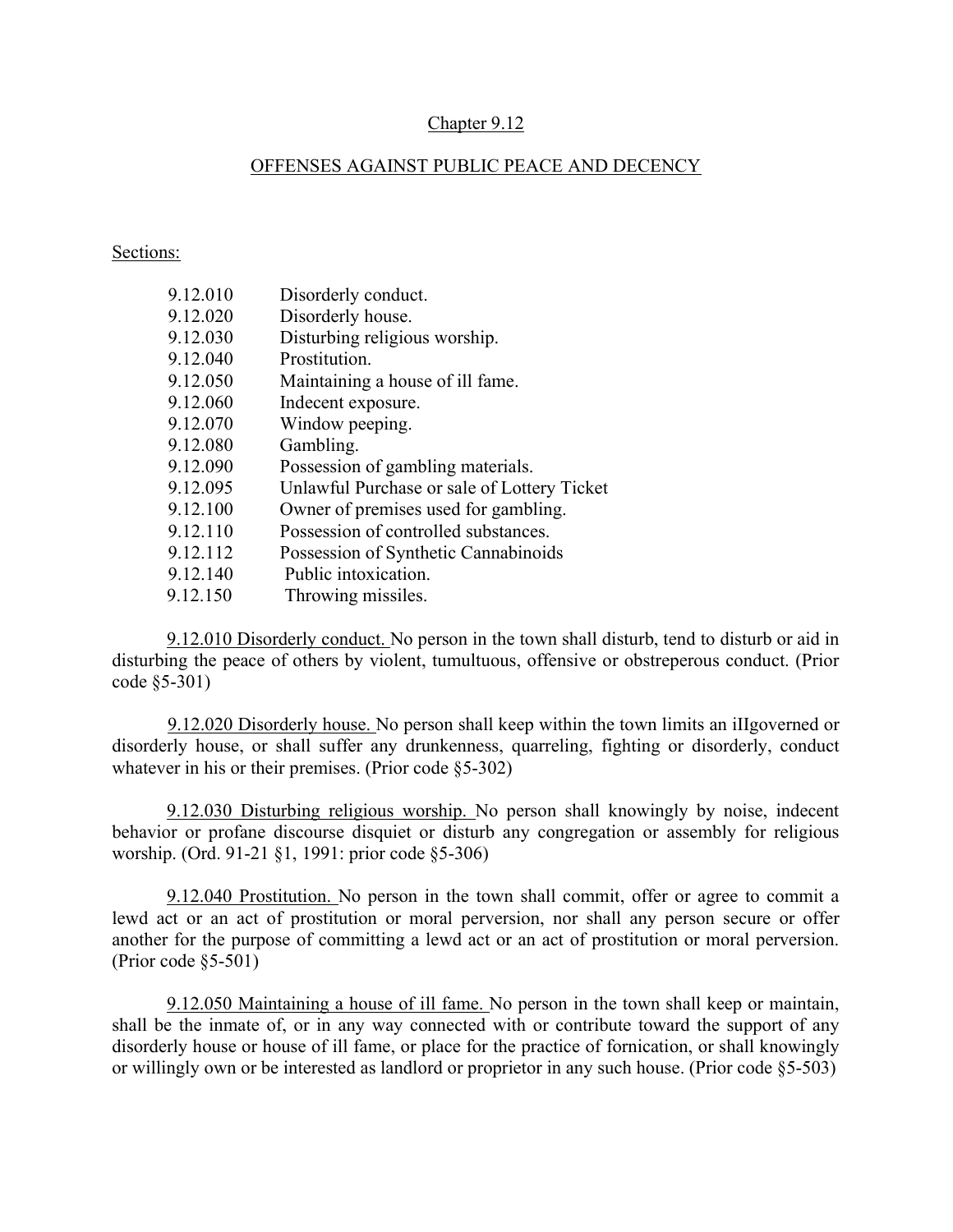9.12.060 Indecent exposure. A person is guilty of indecent exposure if, while in a place where he may reasonably be expected to be viewed by others, he performed sexual intrusion, engages in sexual contact, or exposes his intimate parts, all as defined by Wyoming statutes. (Ord. 91-12 § 1, 1991; prior code §5-505)

9.12.070 Voyeurism. No person shall, without consent of the person being viewed, look, peer or peep into any window, restroom, bath, shower, dressing or fitting room, tanning booth and/or any other enclosed area where the person viewed has a reasonable expectation of privacy. The Misdemeanor of Voyeurism includes peering or peeping by means of electronic, video, mechanical, physical means and/or any method of recording and/or transmission of images. (Ord. 2016-04; 12/12/2016)

9.12.080 Gambling. No person in the town shall deal, play, carry on, open or cause to be opened, or shall conduct either as owner or employee, whether for hire or not, any slot machine, game of faro, monte, roulette, lansquenette, rondo, vingt-un, commonly known as twenty-one, keno, props or any other game played with cards, dice or other device of whatever nature for money, checks, credits or other representatives of value. (Prior code §5-507)

\_9.12.090 Possession of gambling materials. No person in the town shall have in his possession any evidence of illegal gambling in the nature of policy or pool tickets, slips or checks or memoranda of any combination or bet, or any policy wheel, dice, implement, apparatus or material of any form of illegal gambling or lottery. This Ordinance shall not apply to any lottery lawfully conducted pursuant to Title 9 Chapter 17 of the Code of the State of Wyoming (Ord. 2014-05; Prior code §5-508)

9.12.095 Unlawful Purchase or Sale of Lottery Ticket. The following shall constitute a misdemeanor punishable by a fine of up to \$750.00 per incident. It is unlawful for anyone to:

A. sell a lottery ticket, except from such location, person, entity and/or amount authorized pursuant to Title 9, Chapter 17 of the Code of the State of Wyoming permitted by Wyoming Lottery Commission.

B. sell or purchase a lottery ticket or share if the purchaser is under eighteen (18) years old. this subsection does not prohibit the purchase of a lottery ticket or share by a person eighteen (18) years of age or older for the purpose of making a gift to any person of any age.(Ord. 2014-05)

9.12.100 Owner of premises used for gambling. No person in the town, being owner or person in control of premises, shall knowingly permit the use or occupancy thereof for, gambling. This Ordinance shall not apply to any lottery lawfully conducted pursuant to Title 9 Chapter 17 of the Code of the State of Wyoming (Ord. 2014-05; Prior code §5-509)

9.12.110 Possession of controlled substances. Any person who knowingly or intentionally uses, possesses, or is under the influence of a controlled substance including, but not limited to marijuana, hashish, amphetamines, barbiturates, lysergic acid, peyote, psilocin, cocaine or other controlled substances whose use or possession under Wyoming statutes is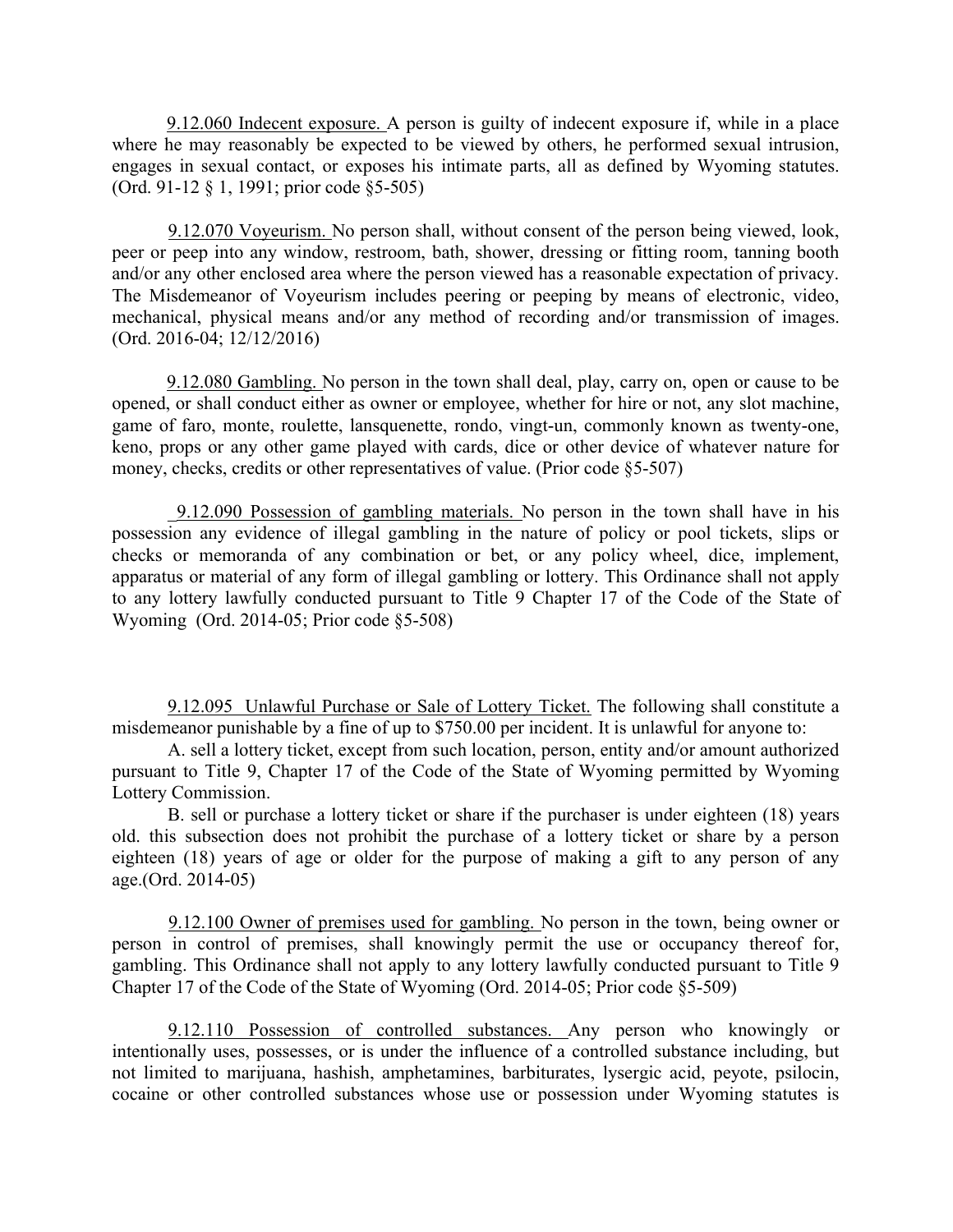illegal, shall be deemed guilty of a misdemeanor and shall be subject to a fine not exceeding \$750.00 for the first conviction and \$750.00 or imprisonment not exceeding six months, or both for any subsequent conviction. (Ord.  $-3§2$ , 1985)

 9.12.112 Possession of Synthetic Cannabinoids Any person who knowingly or intentionally uses, possesses, sells, barters, gives away, or in any manner distributes, or is under the influence of synthetic cannabinoids (including cannabicyclohexanol, JWH-018, JWH-073, and HU-210) or any derivative thereof without a valid prescription lawfully taken in the amounts and times so prescribed shall be deemed guilty of a misdemeanor and shall be subject to a fine not exceeding \$750.00 for the first conviction and \$750.00 or imprisonment not exceeding six months, or both for any subsequent conviction. (Added Ordinance 2010-06, February 14, 2011)

9.12.140 Public intoxication.

 A. No person shall be drunk or in a state of intoxication due to use of alcohol or other controlled substance upon any street or thoroughfare or in any public place within the Town of Marbleton if he is disturbing the peace or if he is a danger to himself or others.

 B. Public intoxication is punishable by imprisonment of not more than six months, a fine of not more than seven hundred fifty dollars, or both, as well as any other lawful consequences available to the Court on law or equity. (Ord. 2014-02)

9.12.150 Throwing missiles. No person in the town shall throw any stone, snowball or any other missile upon or at any vehicle, building, tree or other public or private property or upon or at any person in any public or private way or place or enclosed or unenclosed ground without the express consent of the owner, occupant or person affected. (Prior code §5-403) 9.16 J10-9.16.040

# Chapter 9.16

# OFFENSES RELATING TO PROPERTY

Sections:

| 9.16.010 | Larceny.                                                          |
|----------|-------------------------------------------------------------------|
| 9.16.020 | Defacing buildings.                                               |
| 9.16.030 | Destroying lawfully posted bills. 9.16.040 Excavations on private |
|          |                                                                   |

property.

9.16.010 Larceny. Whoever shall take, carry away, lead or drive away the personal goods of another person with intent to steal or temporarily make use the same without the consent of the owner or person lawfully in possession thereof shall be guilty of the crime of larceny. (Prior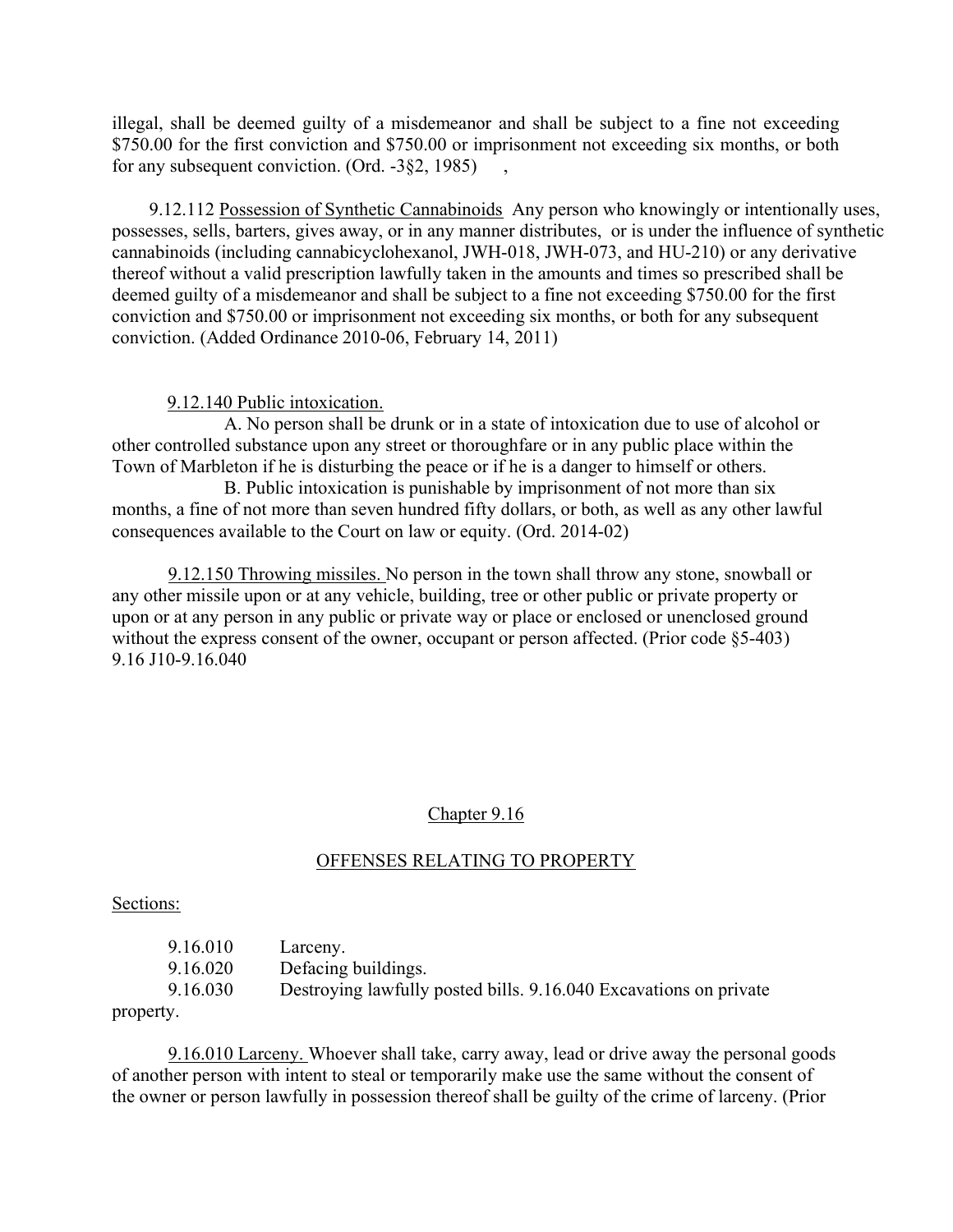code §5-303)

9.16.020 Defacing buildings. No person in the town shall willfully injure, deface or destroy any building or fixture thereof, or take down, injure or remove any monument or street sign or any object used for the purpose of marking a boundary of any land, premises or town lot or shade trees or any other public or private property or deface any sidewalk or building with painted or printed handbills or sign's, posters or advertising. (Prior code §5-308)

9.16.030 Destroying lawfully posted bills. No person in the town without authority tear down or deface any ordinance bill, notice, advertisement, or any other papers of a business or legitimate nature lawfully posted. (Prior code §5-309)

9.16.040 Excavations on private property. It is unlawful for any person or persons, company or corporation to leave any well, cellar or other excavation in an open, or uncovered condition, or in such condition as may cause danger to life or property, upon any premises of which such person or persons, company or corporation is the owner, agent or other representative unless the ground upon which such well, cellar or other excavation is situated, is enclosed by a substantial fence. In case any open well, cellar or other excavation shall be found to exist upon property, the owner of which is a nonresident of this town, then it is lawful for said we, cellar or other excavation, open or uncovered, or not well-secured, and situated upon unenclosed ground, to be filled up with dirt which may be taken from the street: of the town, but such filling shall be done under the direction of the town marshal. (Prior code §5-416)

Chapter 9.20

## OFFENSES BY OR AGAINST MINORS

Sections:

# ARTICLE. GENERALLY

- 9.20.010 Employment of children during school hours.
- 9.20.020 Permitting minors in taverns.
- 9.20.030 Presence of minors in taverns.
- 9.20.040 Duty to post sign.
- 9.20.050 Purchase for minor.
- 9.20.060 Possession of or under influence of intoxicating beverages.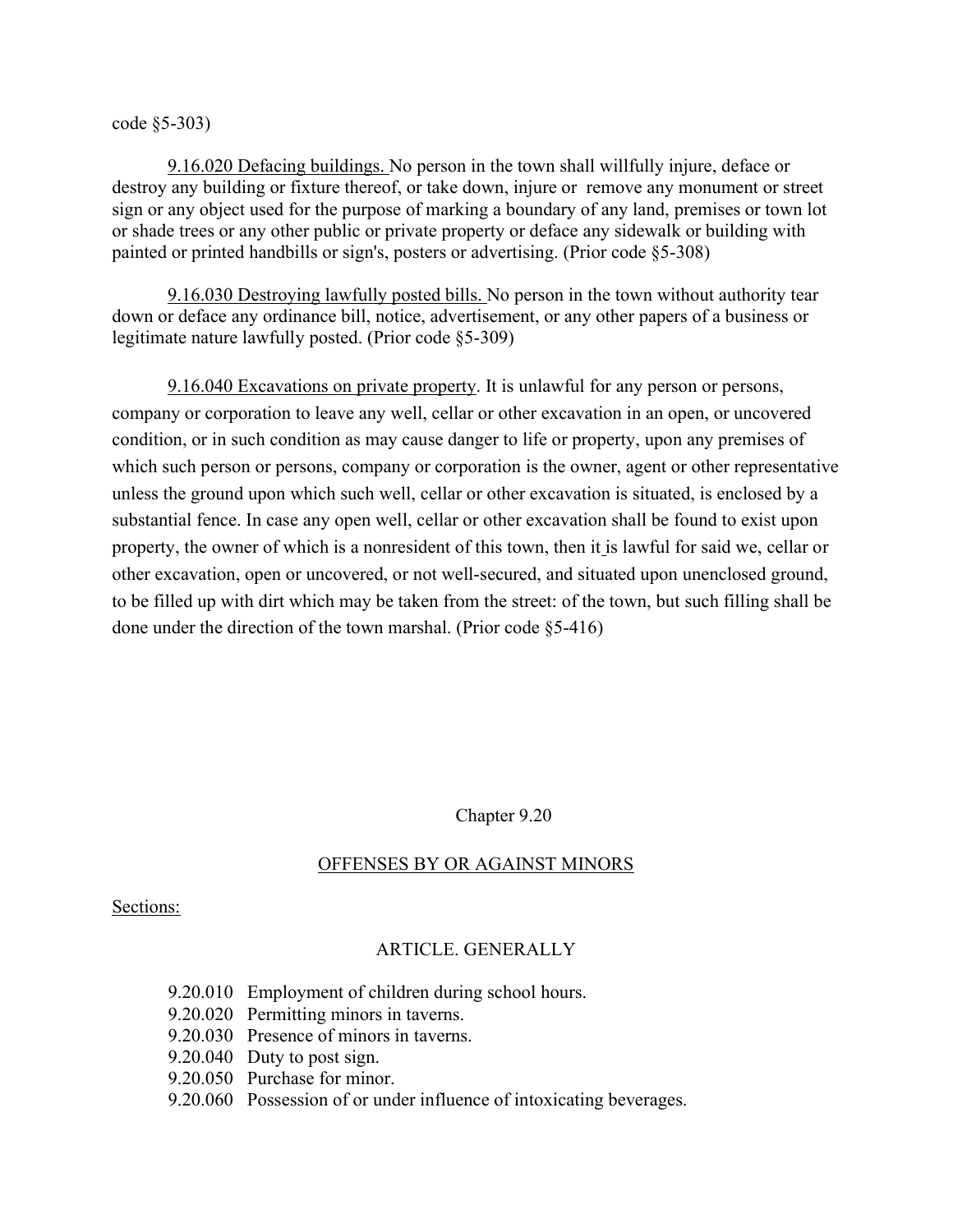- 9.20.070 Contributing to the delinquency of a minor.
- 9.20.080 Encouraging truancy of a minor.
- 9.20.090 Loitering near school grounds.
- 9.20.100 False statements.
- 9.20.110 Abandoned ice boxes.
- 9.20.120 Purchase by junk dealers of merchandise from minors.

## ARTICLE II. SMOKING

- 9.20.130 Definitions.
- 9.20.140 Prohibited sales or delivery.
- 9.20.150 Posted notice required--Location of vending machines.
- 9.20.160 Purchase by minors--Prohibited.
- 9.20.170 Possession or use by minors--prohibited.

## ARTICLE I. GENERALLY

9.20.010 Employment of children during school hours. No person in the town shall take, receive, hire or employ any child under the age of sixteen years to labor in any mine, factory or in or about any business or employment during the school hours of any day. (Prior code §5-601)

9.20.020 permitting of minors in taverns. No person who is the proprietor or keeper of a tavern shall employ or permit any person under the age of twenty-one years to frequent or be in or about such place, or to drink any intoxicating liquors or beer or any other fermented malt beverage

in or about the same, or engage or participate in any game of billiards or any game, bet or wager with any cards or any other gambling device in or about such place. (Ord. 88-2 §1, 1988: prior code §5-602)

9.20.030 Presence of minors in taverns. It is unlawful for any person under the age of twenty-one to be on the premises of any tavern, licensed by the town and holding a retail liquor license, at any time or for any reason other than making a delivery in the tavern in pursuance of the order of his parent or pursuant to his employment. (Ord. 88-2 §2, 1988: prior code §5-603)

9.20.040 Duty to post siqn. It is the duty of any person who is the proprietor or keeper of a tavern to post conspicuously in his place of business the following sign:

"Persons under the age of twenty one (21) years not allowed here." (Ord. 88-2 §3, 1988: prior code §5-604)

9.20.050 Purchase for minor. No person in the town shall procure for any other person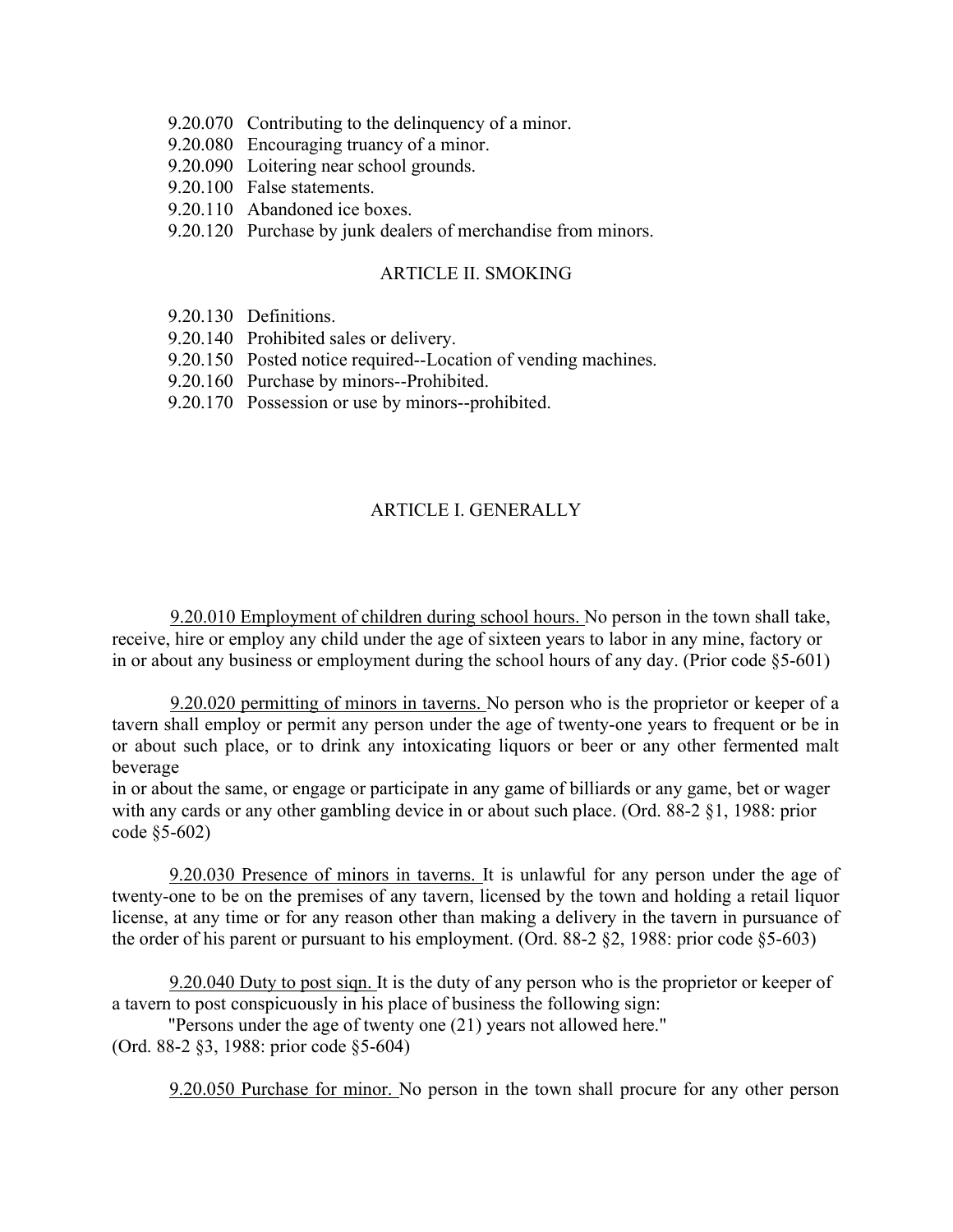any article which that person is forbidden by law to purchase because of their age. (Ord. 88-2 §4, 1988: prior code §5-605)

9.20.060 Possession of or under influence of intoxicating beverages. Any person under the age of twenty-one years who has any alcoholic or malt beverage in his possession or who is drunk or under the influence of intoxicating liquor on any street or highway or in any public place is guilty of a misdemeanor. This section shall not apply to any person under the age of twenty-one making a delivery of such alcoholic beverages in pursuance to the order of his parent or employer. Such order shall be legibly written, dated or signed. (Ord. 88-2 §5, 1988: prior code 5-606)

9.20.070 Contributing to the delinquency of a minor. It is unlawful for any person to cause or encourage any child under the full age of nineteen years (twenty-one for the possession or consumption of alcoholic or malt beverages) to violate any law of the United States, the state of Wyoming or any ordinance of the town or to knowingly commit any immoral, indecent or obscene act in the presence of such child, or to cause any child to be guilty of any vicious or immoral conduct. (Ord. 88-2 §6, 1988: prior code §5-607)

9.20.080 Encouraging truancy of a minor. It is unlawful for any person to entice or encourage any child of school age to improperly absent himself from attendance at the public schools within the town. (Prior code §5-609)

9.20.090 Loitering near school grounds. It is unlawful for any person in the town to loiter on or near the public school grounds, or to sit in a parked vehicle or to drive a vehicle near said grounds unnecessarily without any visible or lawful business and without being able to satisfactorily account for himself. (Prior code §5-610)

9.20.100 False statements. It is unlawful for any minor in the town to make false statements or to furnish, present or exhibit any fictitious or false registration card, identification card, or note or other document, or to furnish, present or exhibit such document or documents issued to a person other than the one presenting the same, for the purpose of gaining admission to prohibited places or for the purpose qf procuring the sale, gift or delivery of prohibited articles, including intoxicating liquors. (Ord. 88-4 §2(part), 1988: prior code §5-615)

9.20.110 Abandoned ice boxes. It is unlawful for any person, firm or corporation to leave or permit to remain outside of any dwelling, building or other structure, or within any unoccupied or abandoned building, dwelling or other structure under his or its control in a place accessible to children, any abandoned, unattended or discarded ice box, refrigerator or other container which has an airtight door or lid, snap lock or other locking device which may not be released from the inside, without first removing said door or lid, snap lock or other locking device which may not be released from the inside, without first removing said door or lid, snap lock or other locking device from said ice box, refrigerator or container. (Ord. 88-4 §2(part), 1988: prior code §5-616)

9.20.120 Purchase by junk dealers of merchandise from minors. It is unlawful for any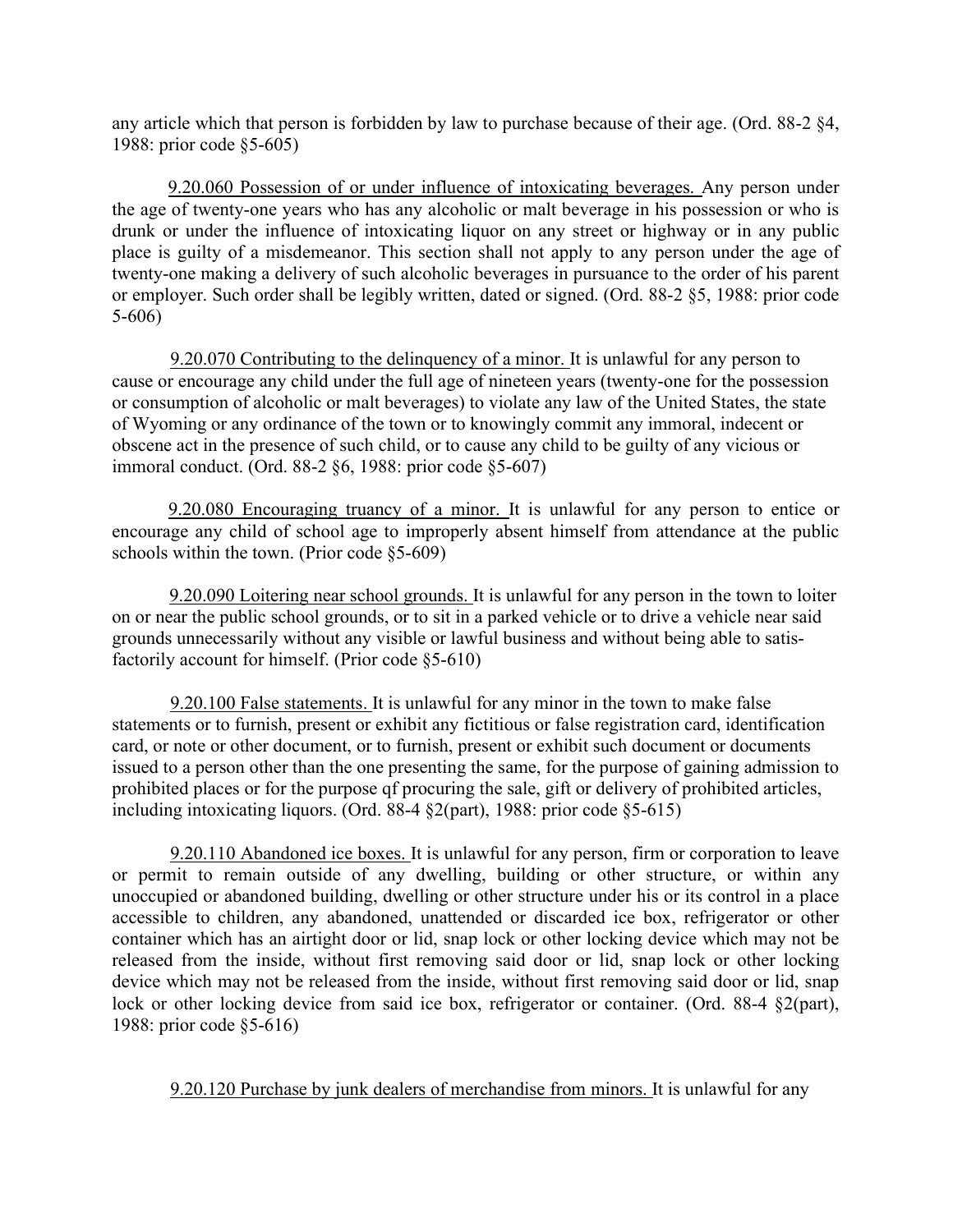junk dealer, junk peddler, junk picker, junk purchaser or secondhand dealer within the town limits to purchase or receive junk or any other articles from any minor, except under the following conditions:

A. At the time of said purchase or receiving of such junk or other articles, a purchase ticket shall be made out setting forth:

1. The date;

2. The name and address of said minor;

3. The description of the junk or articles purchased or received;

4. The amount paid;

B. The purchase ticket referred to in subsection A of this section shall be signed by said minor, and counter signed by one of said minor's parents or his legal guardian;.

C. Said purchase tickets shall be available for inspection by the town marshal or any other officer of the town. (Ord. 88-4 §2(part), 1988: prior code §5-617)

## ARTICLE II. SMOKING

9.20.130 Definitions. For the purposes of this chapter:

"Tobacco products" means any substance containing tobacco leaf, including, but not limited to, cigarettes, cigars, pipe tobacco, snuff, chewing tobacco or dipping tobacco. It also includes any electronic cigarette, pipe, hookah, vaporizer, personal vaporizer or other device designed to introduce a smoke, vapor or aerosol into a person for recreational purposes. The definition of tobacco products herein, does not include any scheduled controlled substance, and nothing in these Ordinances shall be read as authorizing the use of or decriminalization of such substances without a valid and authorized prescription by a duly licensed Wyoming Physician taken in the manner prescribed by said physician.

"Vending machine" means any mechanical, electric, or electronic self-service device which, upon insertion of money, tokens, or any other form of pay, dispenses tobacco products. (Ord. 2015-02, 12/14/2015)

9.20.140 Prohibited sales or delivery. A. No person shall sell, offer for sale, give away or deliver tobacco products to any person under the age of eighteen years.

B. Any person violating subsection A of this section is guilty of a misdemeanor punishable by a fine of not more than fifty dollars.

. C. It is an affirmative defense to a prosecution under subsection A of this section that:

1. In the case of a sale, .the person who sold the tobacco product was presented with, and reasonably relied upon, an identification card which identified the person buying or receiving the tobacco product as being over eighteen years of age; or

2. The tobacco product was given or delivered to the person under eighteen years of age by his parent or guardian and the tobacco product was given or delivered to the person for use in the privacy of his parent's or guardian's home or under the direct supervision of the parent or guardian. (Ord. 91-2 §3, 1991)

9.20.150 Posted notice required--Location of vending machines. A. Any person who sells tobacco products shall post signs informing the public of the age restrictions provided by this article at or near every display of tobacco products and on or upon every vending machine which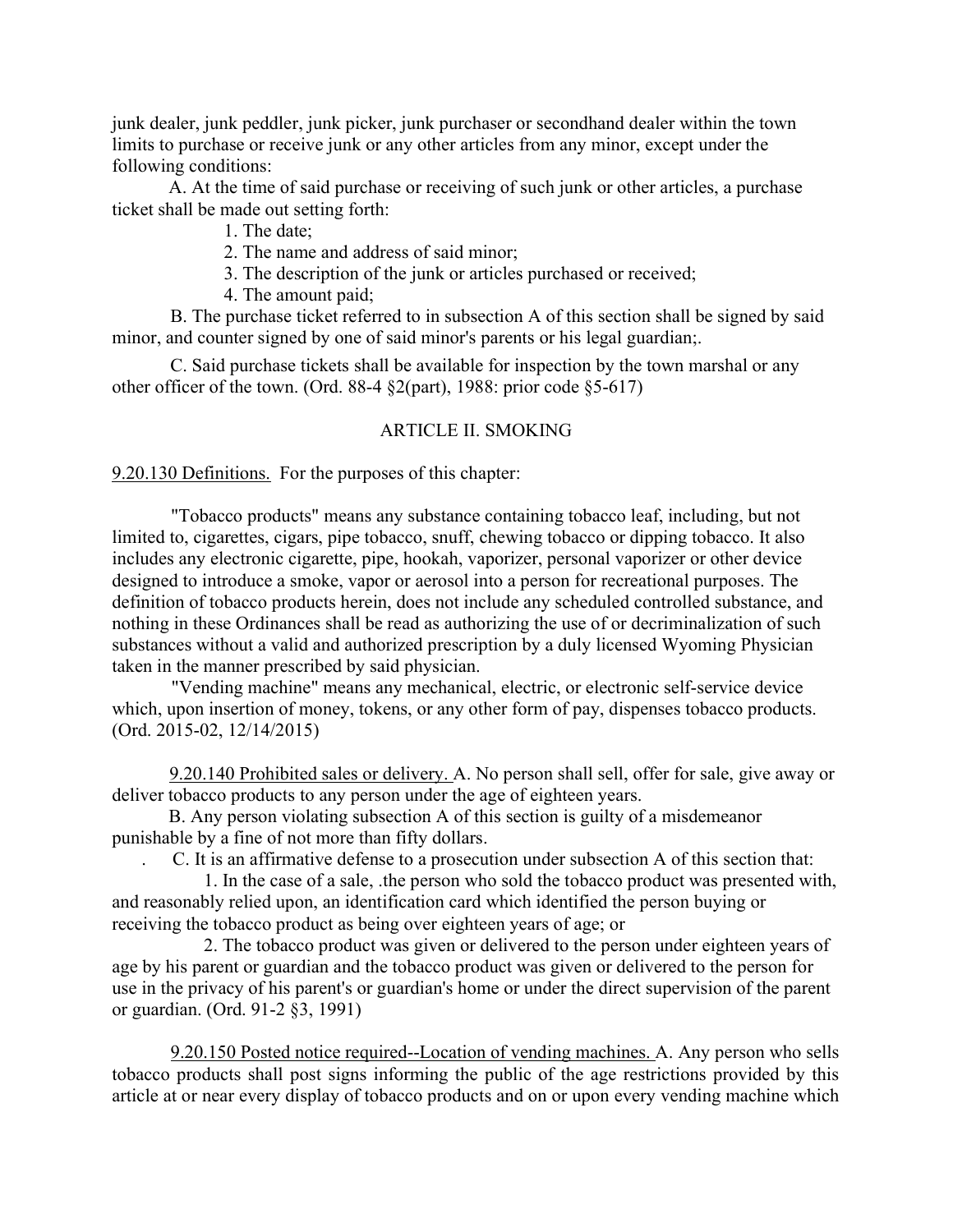offers tobacco products for sale. Each sign shall be plainly visible and shall contain a statement communicating that the sale of tobacco products to persons under eighteen years of age is prohibited by law.

 B. No person shall sell or offer tobacco products through a vending machine unless the vending machine is located in:

1. Businesses, factories, offices or other places not open to the general public;

 2. Places to which persons under the age of eighteen years of age are not permitted access; or

3. Business premises where alcoholic or malt beverages are sold or dispensed and where the entry by persons under eighteen years of age is prohibited.

C. Any person violating subsection A or B of this section is 'guilty of a misdemeanor punishable by a fine of not more than fifty dollars. Each day of continued violation shall be deemed a separate offense. (Ord. 91-2 §4, 1991)

9.20.160 Purchase by minors--Prohibited. A. No person under the age of eighteen years shall purchase tobacco products, or misrepresent his identity or age, or use any false or altered identification for the purpose of purchasing tobacco products.

B. Any person violating subsection A of this section is guilty of a misdemeanor punishable by a fine of not more than twenty-five dollars. Upon a conviction for violation of subsection A of this section, the court may allow the defendant to perform community service and be granted credit against his fine and court costs at the rate of five dollars for each hour of work performed. (Ord. 91-2 §5, 1991)

9.20.170 Possession or use by minors--prohibited.

 A. It is unlawful for any person under the age of eighteen years to possess or use any tobacco products.

B. Any person violating subsection A of this section is guilty of a misdemeanor punishable by a fine of not more than twenty-five dollars. Upon a conviction for violation of subsection A of this section, the court may allow the defendant to perform community service and be granted credit against his fine and court costs at the rate of five dollars for each hour of work performed.

C. It is an affirmative defense to a prosecution under subsection A of this section that the defendant possessed or used the tobacco product in the home of or under the direct supervision of his parent or guardian. (Ord. 91-2 §6, )

#### Chapter 9.24

#### WEAPONS

Sections:

9.24.010 Weapons. 9.24.020 Sales of weapons to intoxicated persons. 9.24.030 Discharging firearms.

9.24.010 Weapons. Unless authorized by law or by permit issued by lawful authority, no person shall wear under his clothes or conceal about his person any dangerous or deadly weapon, including, but not limited to, any pistol, revolver, slingshot, crossknuckle, knuckles of lead, brass or other metal, Bowie knife or any knife resembling a Bowie knife, or any knife with a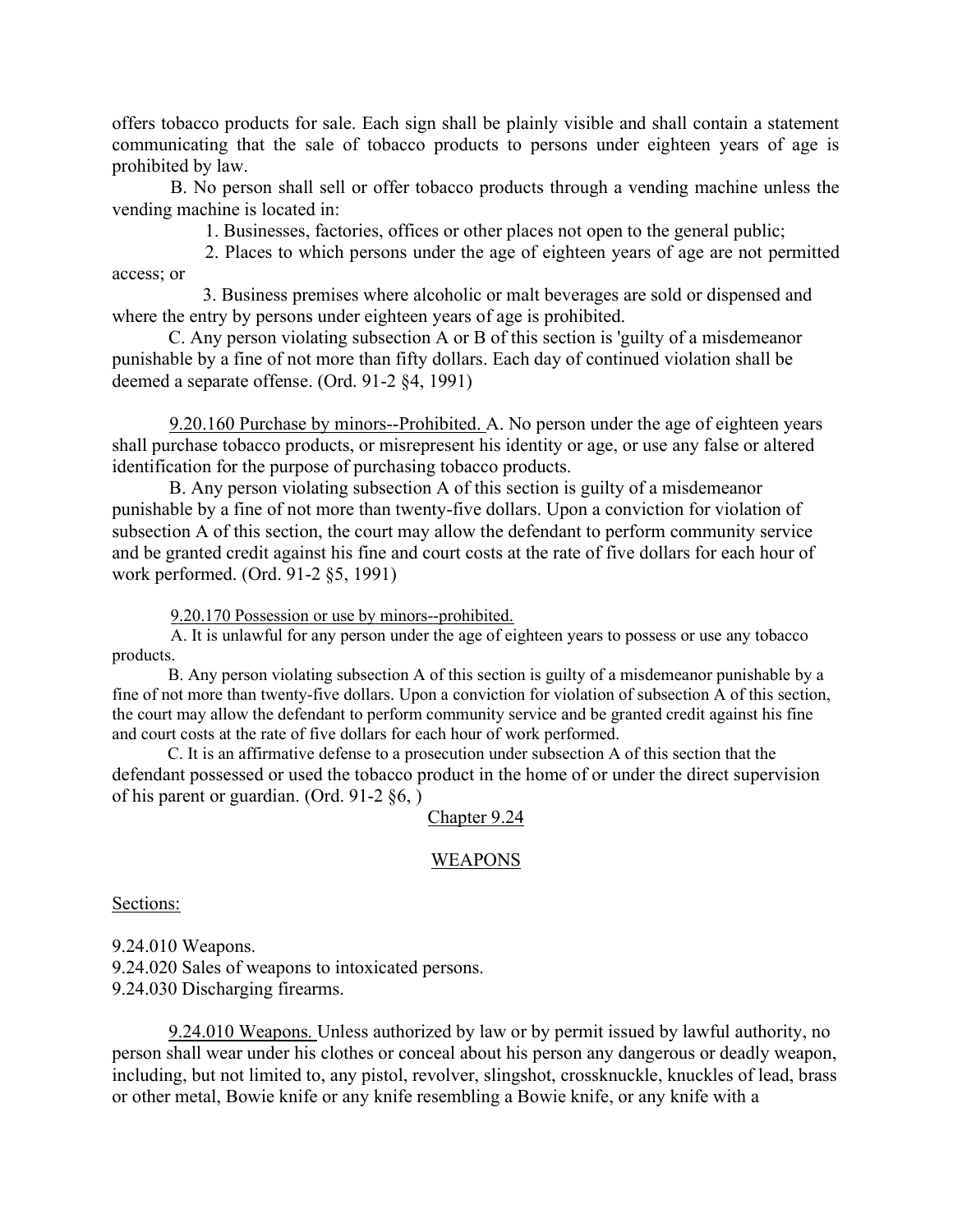switchblade or device whereby the blade or blades can be opened by the press of a button, pressure on the handle, or other mechanical contrivance; nor shall any person display in a threatening manner any such dangerous or deadly weapon. (Ord. 91-11 \_1, 1991: prior code §5- 401)

9.24.020 Sales of weapons to intoxicated persons. No person in the town shall purchase from or sell, loan or furnish any weapon in which any explosive substance can be used, to any person-under the influence of alcohol or any narcotic drugs, stimulant or depressant, or to any person on a condition of agitation and excitability, or to a minor under the age of eighteen years. (Prior code §5-402)

9.24.030 Discharging firearms. No person in the .own shall discharge firearms, except a civil officer acting in his official capacity. (Prior code §5-401)

# Chapter 9.28

# PENALTIES

Sections:

9.28.010 Penalties.

9.28.010 Penalties. Unless otherwise provided, any person violating any of the provisions of this chapter shall upon conviction be subject to the general penalty provisions of Section 1.12.010, except that a violation of Sections 9.04.030, 9.08.010, 9.12.010, 9.24.010 and 9.24.030 shall be punishable by a fine not to exceed seven hundred fifty dollars or imprisonment not to exceed six. months, or both. (Ord. 91-23 §1, 1991: Ord. 84-4 §3, 1984: Ord. 82-4 §2, 1982: prior code §5-801)

# Chapter 9.32

# SEXUALLY ORIENTED BUSINESSES

## Sections:

9.32.010 Purpose and Intent 9.32.020 Definitions 9.32.030 Classification of Sexually Oriented Businesses 9.32.040 License Requirements 9.32.050 Issuance of License 9.32.060 License Fee 9.32.070 Inspection 9.32.080 Expiration of License 9.32.090 Suspension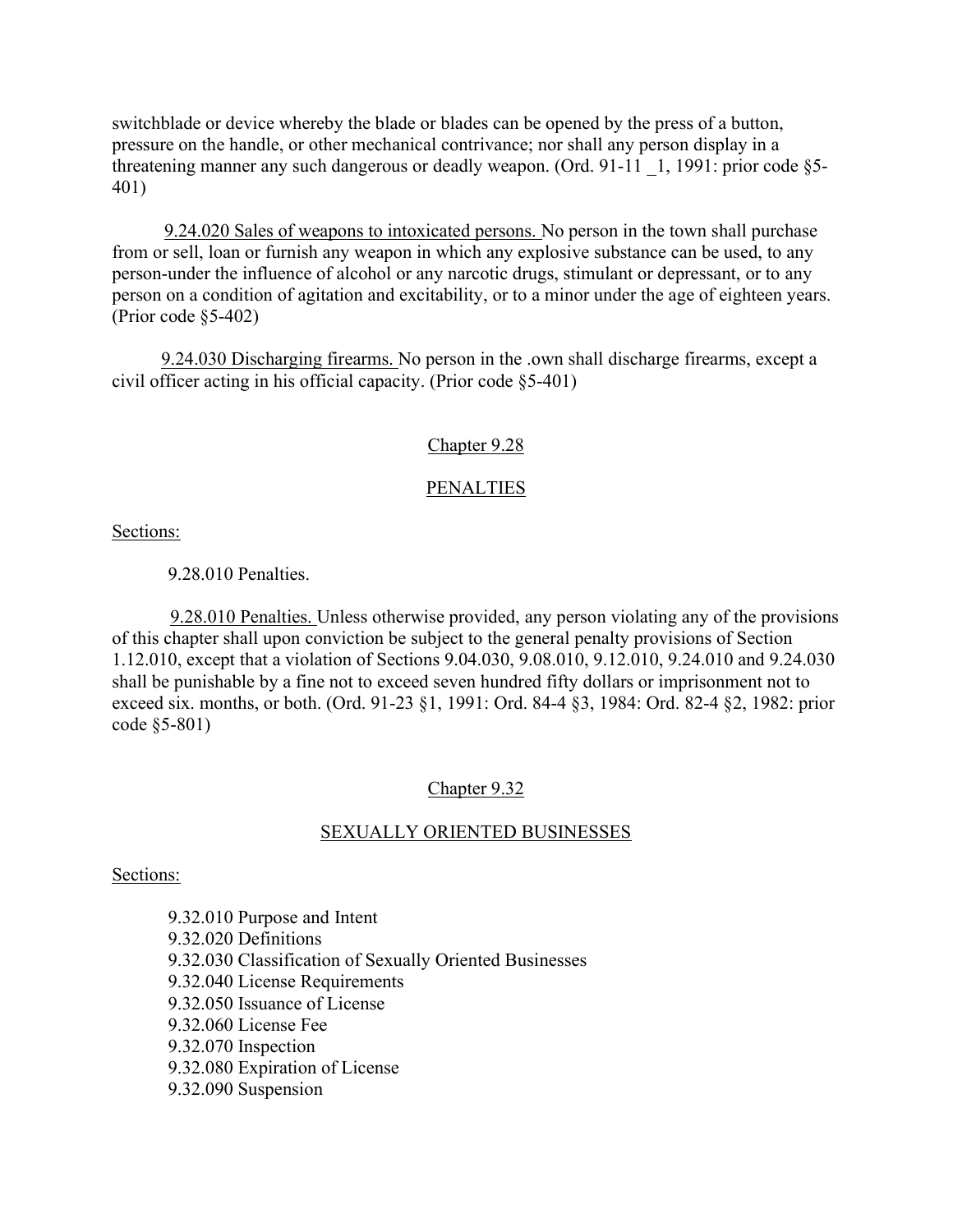9.32.100 Revocation 9.32.110 Appeal 9.32.120 Transfer of License 9.32.130 Location of Sexually Oriented Business 9.32.140 Exemption From Location Restrictions 9.32.150 Regulations for Escort Agencies 9.32.160 Regulations for Nude Model Studios 9.32.170 Regulations for Adult Theaters 9.32.180 Regulations for Adult Motels 9.32.190 Regulations for Exhibition of Sexually Explicit Media 9.32.200 Display of Sexually Explicit Material to Minors 9.32.210 Signage 9.32.220 Enforcement 9.32.230 Injunctive Relief 9.32.240 Severability

9.32.010. Purpose and Intent. It is the purpose of this Chapter to regulate sexually oriented businesses to promote the health, safety, morals, and general welfare of the citizens of the Town, and to establish reasonable and uniform regulations to prevent the concentration of sexually oriented businesses within the Town. The provisions of this Chapter have neither the purpose nor the effect of imposing a limitation or restriction on the content of any communicative materials, including sexually oriented materials. Similarly, it is neither the intent nor effect of this Chapter to restrict or deny access by adults to sexually oriented materials protected by the First Amendment, or to deny lawful access by the distributors and exhibitors of sexually oriented entertainment to their intended market.

#### 9.32.020. Definitions.

(a) Adult Arcade means any place to which the public is permitted or invited wherein coinoperated or slug-operated or electronically, electrically, or mechanically controlled still or motion picture machines, projectors, or other image-producing devices are maintained to show images to five or fewer persons per machine at anyone time, and where the images so displayed are distinguished or characterized by the depicting or describing of "specified sexual activities" or "specified anatomical areas."

(b) Adult Bookstore or Adult Video Store means a commercial establishment that as one of its principal business purposes offers for sale or rental for any form of consideration, anyone or more of the following:

(1) books, magazines, periodicals or other printed matter, or photographs, films, motion pictures, video cassettes or video reproductions, slides, other visual representations which depict or describe "specified sexual activities" or "specified sexual areas"; or

(2) instruments, devices, or paraphernalia which are designed for use in connection with "specified sexual activities."

(c) Adult Cabaret means a night club, bar, restaurant, or similar commercial establishment that features:

(1) persons who appear in a state of nudity or semi-nudity;

 (2) live performances which are characterized by the exposure of "specified anatomical areas" or by "specified sexual activities"; or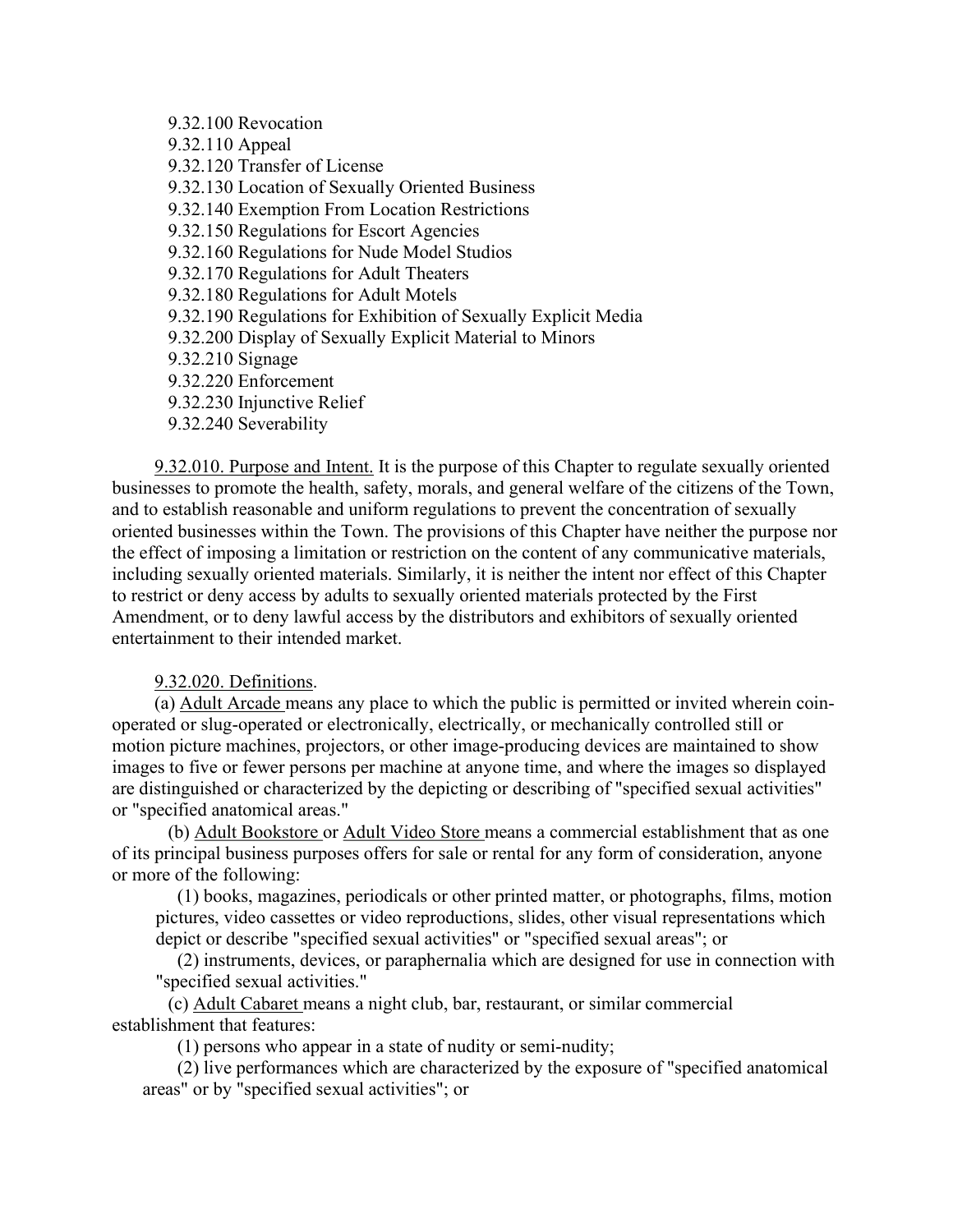(3) films, motion pictures, video cassettes, slides, or other photographic reproductions which are characterized by the depiction or description of "specified sexual activities" or "specified anatomical areas."

(d) Adult Motel means a hotel, motel or similar commercial establishment that:

 (1) offers accommodations to the public for any form of consideration; provides patrons with closed circuit television transmissions, films, motion pictures, video cassettes, slides, or other photographic reproductions which are characterized by the depiction or description of "specified sexual activities" or "specified anatomical areas"; and has a sign visible from the public right-of-way which advertises the availability of this type of photographic reproductions; or

(2) offers a sleeping room for rent for a period of time that is less than 10 hours; or

(3) allows a tenant or occupant of a sleeping room to sublet the room for a period of time that is less than 10 hours.

(e) Adult Motion Picture Theater means a commercial establishment where, for any form of consideration, films, motion pictures, video cassettes, slides, or similar photographic reproductions are regularly shown that are characterized by the depiction or description of "specified sexual activities" or "specified anatomical areas."

(f) Adult Theater means a theater, concert hall, auditorium, or similar commercial establishment that regularly features persons who appear in a state of nudity or live performances which are characterized by the exposure of "specified anatomical areas" or by "specified sexual activities."

(g) Chief of Police means the Chief of Police of the Town of Marbleton or the person designated by the Town Council as Chief of Police.

(h) Child Care Facility means a building used as a day nursery, children's boarding home, child placement agency, religious or charitable encampment for children or any other place for the care or custody of children under 16 years of age.

(I) Church means a building in which persons regularly assemble for worship, intended primarily for purposes connected with faith, or for propagating a particular form of belief.

 (j) Escort means a person who, for consideration, agrees or offers to act as a companion, guide, or date for another person, or who agrees or offers to privately model lingerie or to privately perform a striptease for another person.

(k) Escort Agency means a person who, or business association that, furnishes, offers or advertises to furnish escorts as one of its primary business purposes, for a fee, tip, or other consideration.

(I) Establishment means and includes any of the following:

(1) the opening or commencement of any sexually oriented business as a new business;

(2) the conversion of any existing business, whether or not a sexually

oriented business, to any sexually oriented business;

 (3) the addition of any sexually oriented business to any other existing sexually oriented business; or

(4) the relocation of any sexually oriented business.

(m) Licensee means a person in whose name a license to operate a sexually oriented business has been issued, as well as the individual listed as an applicant on the application for a license.

(n) Nude Model Studio means any place where a person who appears in a state of nudity or displays "specified anatomical areas" is provided to be observed, sketched, drawn, painted,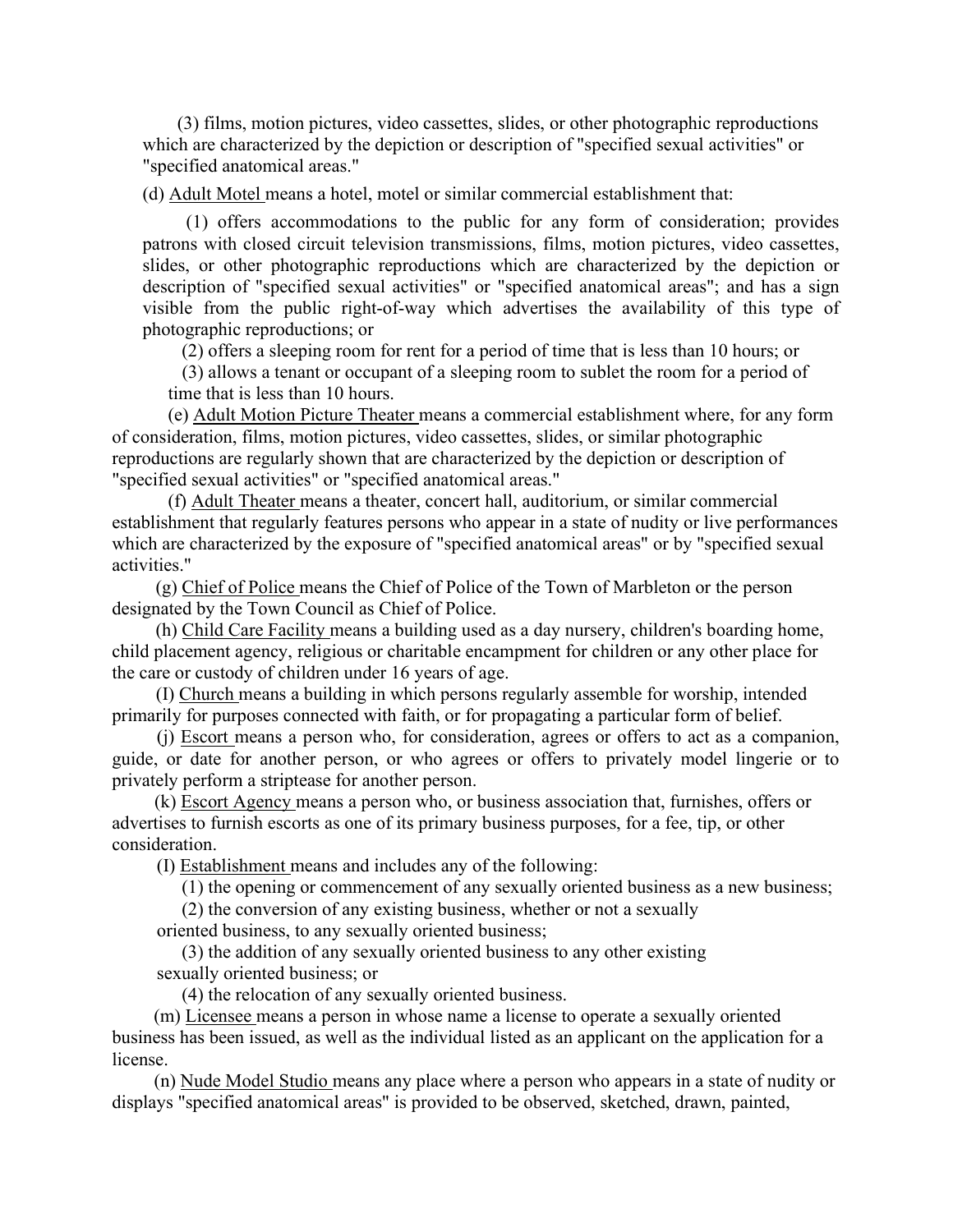sculptured, photographed, or similarly depicted by other persons who pays money or any form of consideration.

(0) Nudity or a State of Nuditv means:

 (1) the appearance of a human bare buttock, anus, male genitals, female genitals, or female breast; or

 (2) a state of dress that fails to opaquely cover a human buttock, anus, l1)ale genitals, female genitals, or areola of the female breast.

(p) Operates or Causes to be Operated means to cause to function or to put or keep in operation. A person may be found to be operating or causing to be operated a sexually oriented business whether or not that person is an owner, part owner, or licensee of the business.

 (q) Person means an individual, proprietorship, partnership, corporation, association, or other legal entity.

(r) Semi-Nude means a state of dress in which clothing covers no more than the genitals, pubic region, and areolae of the female breast, as well as portions of the body covered by supporting straps or devices.

(s) Sexual Encounter Center means a business or commercial enterprise that, as one of its primary business purposes, offers for any form of consideration:

 (1) physical contact in the form of wrestling or tumbling between persons of the opposite sex; or

 (2) activities between male and female persons and/or persons of the same sex when one or more of the persons is in a state of nudity or seminude.

(t) Sexually Oriented Business means an adult arcade, adult bookstore or adult video store, adult cabaret, adult motel, adult motion picture theater, adult theater, escort agency, nude modeling studio, or sexual encounter center.

 (u) Specified Anatomical Areas means human genitals in a state of sexual arousal.

(v) Specified Sexual Activities means and includes any of the following:

 (1) the fondling or other erotic touching of human genitals, pubic region, buttocks, anus, or female breasts;

 (2) sex acts, normal or perverted, actual or simulated, including intercourse, oral copulation, or sodomy;

(3) masturbation, actual or simulated; or

 (4) excretory functions as part of or in connection with any of the activities set forth in (1) through (3) above.

(w) Substantial Enlargement of a sexually oriented business means the

increase in floor area occupied by business by more than 20%, as the floor area exists on the date of passage of this Chapter.

 (x) Transfer of Ownership or Control of a sexually oriented business means and includes any of the following:

(1) the sale, lease or sublease of the business;

 (2) the transfer of securities that constitute a controlling interest in the business, whether by sale, exchange or similar means; or

 (3) the establishment of a trust, gift, or other similar legal device that transfers the ownership control of the business, except for transfer by bequest or other operation of law upon the death of the person possessing the ownership or control.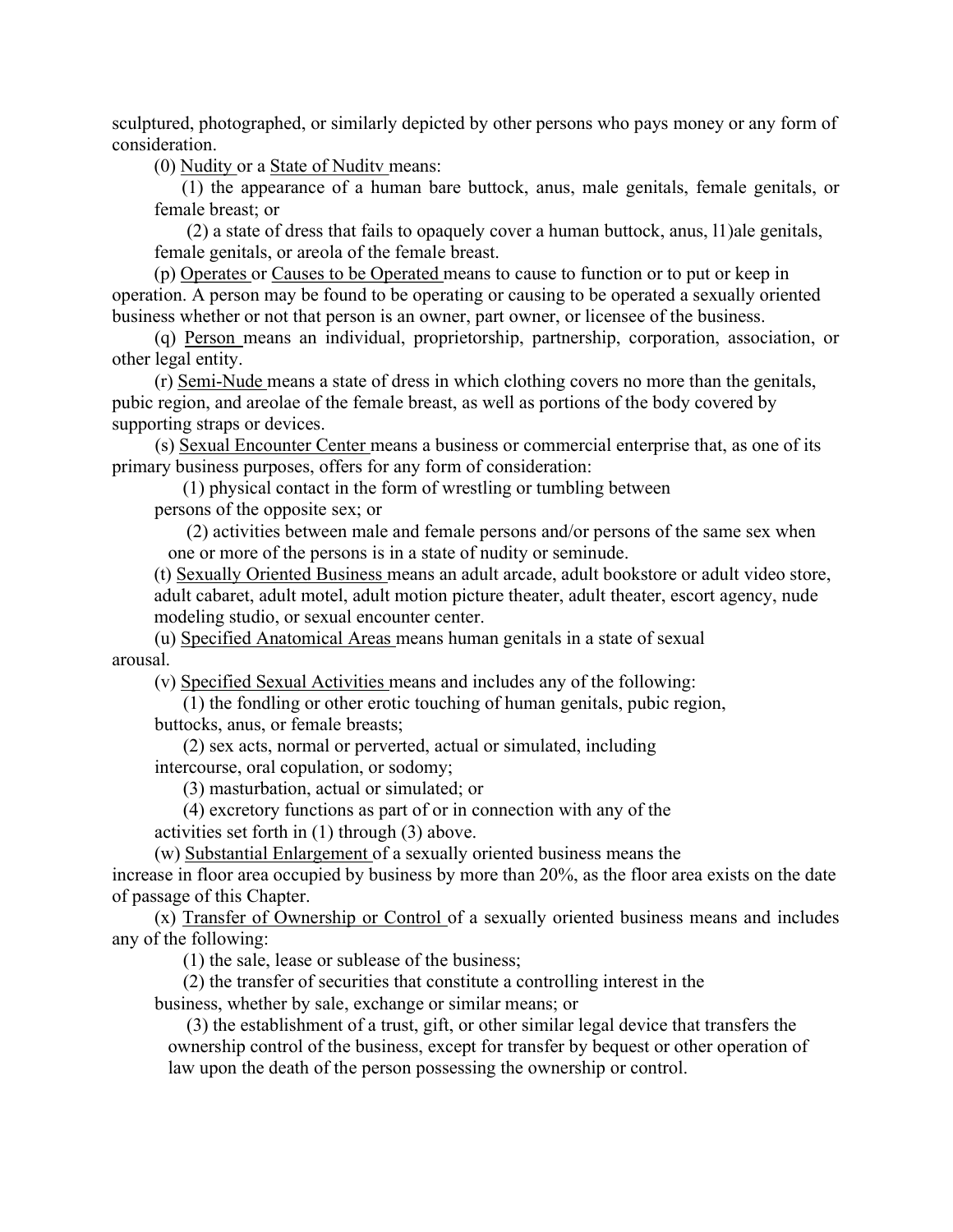9.32.030. Classification of Sexually Oriented Businesses. Sexually oriented businesses are classified as follows:

- (a) adult arcades;
- (b) adult bookstores or adult video stores;
- (c) adult cabarets;
- (d) adult motels;
- (e) adult motion picture theaters;
- (f) adult theaters;
	- (8) escort agencies;
	- (9) nude model studios; and
	- (10) sexual encounter centers.

9.32.040. License Requirements.

(a) A person commits an offense if he operates a sexually oriented business without a valid license, issued by the Town for the particular type of business.

(b) An application for a license must be made on a form provided by the Town Clerk. The application may request, and the applicant shall provide, such information reasonably necessary (including fingerprints) to enable the Town to determine whether the applicant meets the qualifications established under this Chapter. The applicant has an affirmative duty to supplement an application with new information received subsequent to the date the application was deemed completed. The application form shall be sworn to and shall be accompanied by a sketch or diagram showing the configuration of the premises, including a statement of the total floor space occupied by the business. The sketch or diagram need not be professionally prepared, but must be drawn to a designated scale or drawn with marked dimensions of the interior of the premises to an accuracy of plus or minus six inches, which diagram must locate the proposed premised and include the distances from the proposed premises to the location restrictions set forth in Section 9.32.130 of this Chapter.

(c) The applicant must be qualified according to the provisions of this Chapter and the premises must be found to be in compliance with the law.

(d) If a person who wishes to operate a sexually oriented business is an individual, he must sign the application for a license as the applicant. If a person who wishes to operate a sexually oriented business is other than an individual, each individual who has a 20% or greater interest in the business must sign the application for a license as applicant. Each applicant must be qualified under Section 9.32.050 and each applicant shall be considered a licensee if a license is granted.

#### 9.32.050. Issuance of License.

(a) The Mayor shall approve the issuance of a license to an applicant within 30 days after receipt of an application unless he finds one or more of the following to be true:

(1) An applicant is under 18 years of age;

(2) An applicant or an applicant's spouse is overdue in payment to the Town of taxes, fines, or penalties assessed against him or imposed upon him in relation to a sexually oriented business;

(3) An applicant has failed to provide information reasonably necessary for issuance of the license or has falsely answered a question or request for information on the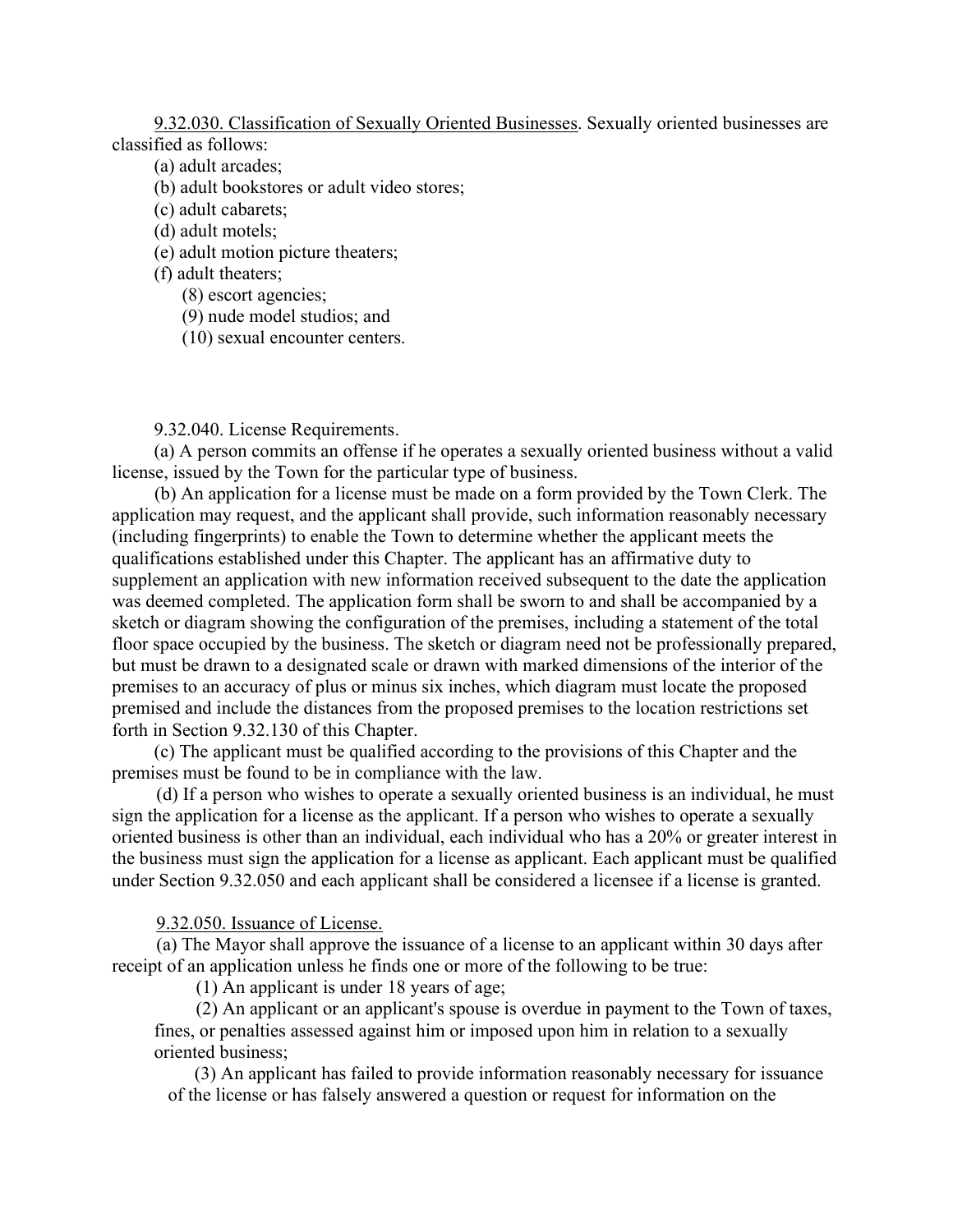application form.

(4) An applicant or an applicant's spouse has been convicted of a violation of a provision of this Chapter, other than the offense of operating a sexually oriented business without a license, within two years immediately preceding the application. The fact that a conviction is being appealed shall have no effect.

(5) An applicant is residing with a person who has been denied a license by the Town to operate a sexually oriented business within the preceding 12 months, or residing with a person whose license to operate a sexually oriented business has been revoked within the preceding 12 months.

 (6) The premises to be used for the sexually oriented business have not been approved as being in compliance with applicable laws and ordinances.

(7) The license fee required by this Chapter has not been paid.

 (8) An applicant has been employed in a sexually oriented business in a managerial capacity within the preceding 12 months and has demonstrated that he is unable to operate or manage a sexually oriented business premises in a peaceful and law-abiding manner, thus necessitating action by law enforcement officers.

(9) An applicant for the proposed establishment is in violation of or is not in compliance with any Section of this Chapter.

(10) An applicant or an applicant's spouse has been convicted of a crime involving prostitution, promotion of prostitution, soliciting prostitution, public indecency, promoting obscenity, voyeurism, sexual exploitation of children, sexual assault, sexual battery, incest, or immoral or indecent acts with a child.

(b) The license, if granted, shall state on its face the name of the person or persons to whom it is granted, the expiration date, and the address of the sexually oriented business. The license shall be posted in a conspicuous place at or near the entrance to the sexually oriented business so that it may be easily read at any time.

9.32.060. License Fee. The annual fee for a sexually oriented business license shall be \$1500.00.

9.32.070. Inspection.

(a) An applicant or licensee shall permit representatives of a Law Enforcement Officer, Fire Department, and the Mayor to inspect the premises of a sexually oriented business for the purpose of insuring compliance with the law, at any time it is occupied or open for business.

(b) A person who operates a sexually oriented -business or his agent or employee commits an offense if he refuses to permit a lawful inspection of the premises by a Law Enforcement Officer at any time it is occupied or open for business.

(c) The provisions of this Section shall not apply to areas of an adult motel that are currently being rented by a customer as a permanent or temporary habitation.

#### 9.32.080. Expiration of License.

(a) Each license shall expire one year from the date of issuance and may be renewed only by making application as provided in Section 9.32.050. Application for renewal should be made as least 30 days before the expiration date, and when made less than 30 days before the expiration date, the expiration of the license shall not be affected.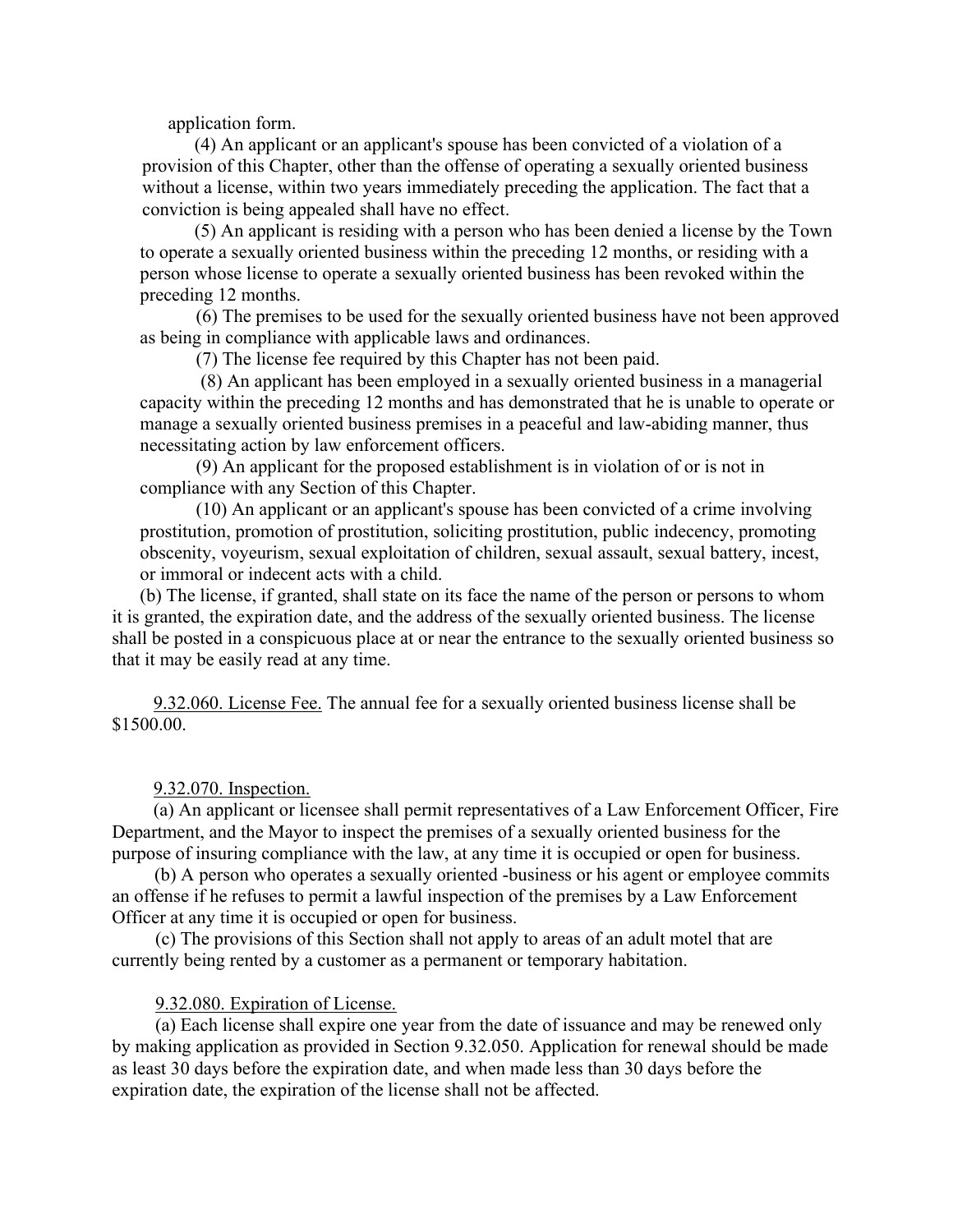(b) When the Mayor denies renewal of a license, the applicant shall not be issued a license for one year from the date of denial. If, subsequent to denial, the Mayor finds that the basis for denial of renewal of the license has been corrected or abated, the applicant may be granted a license if at least 90 days have elapsed since the date denial became final.

9.32.090. Suspension. The Mayor shall suspend a license for a period not to exceed 30 days if he determines that a licensee or an employee of a licensee has:

(a) violated or is not in compliance with any Section of this Chapter;

(b) engaged in excessive use of alcoholic beverages while on the sexually oriented business premises;

(c) refused to allow an inspection of the sexually oriented business premises as authorized by this Chapter;

 (d) knowingly permitted gambling by any person on the sexually oriented business premises; or

(e) demonstrated inability to operate or manage a sexually oriented business in a peaceful and law-abiding manner, thus necessitating action by law enforcement officers.

#### 9.32.100. Revocation.

(a) The Mayor shall revoke a license if a cause of suspension in Section 9.32.090 occurs and the license has been suspended within the preceding 12 months.

(b) The Mayor shall revoke a license if he determines that:

(1) a licensee gave false or misleading information in the material

submitted to the Mayor during the application process;

 (2) a licensee, an agent or an employee has knowingly allowed possession, use, or sale of controlled substances on the premises;

(3) a licensee, an agent or an employee has knowingly allowed

prostitution on the premises;

(4) a licensee, an agent or an employee knowingly operated a sexually oriented business during a period of time when the licensee's license was suspended;

(5) a licensee has been convicted of an offense listed in Section

 $9.32.050(a)(10);$ 

(6) on two or more occasions within a 12 month period, a person or persons committed an offense, occurring in or on the licensed premises, of a crime listed in Section  $9.32.050(a)(10)$ , for which a conviction has been obtained, and the person or persons were employees of the sexually oriented business at the time of offenses were committed; or

(7) a licensee, an agent or an employee has knowingly allowed any act of sexual intercourse, sodomy, oral copulation, masturbation, or sexual contact to occur in or on the licensed premises. The term "sexual contact" shall have the same meaning as it is defined in Section 6-2-301 of Wyoming Statute.

 (c) The fact that a conviction is being appealed shall have no effect on the revocation of the license.

 (d) Subsection 9.32.100(b)(7) does not apply to adult motels as grounds for revoking the license unless the licensee, agent or employee knowingly allowed the act of sexual intercourse, sodomy, oral copulation, masturbation, or sexual contact to occur in a public place or within public view.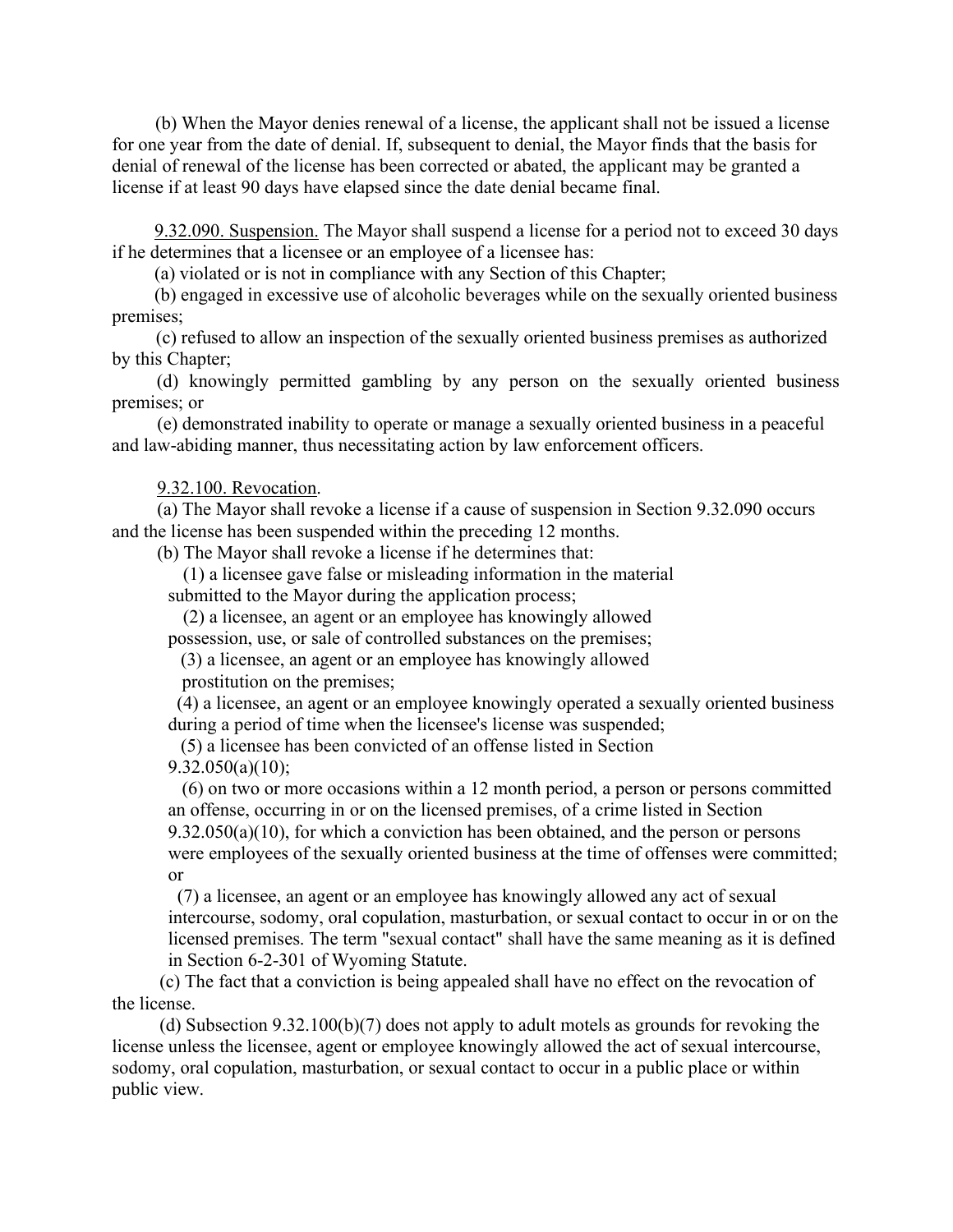(e) When the Mayor revokes a license, the revocation shall continue for one year and the licensee shall not be issued a sexually oriented business license for one year from the date revocation became effective. If, subsequent to revocation, the Mayor finds that the basis for the revocation has been corrected or abated, the applicant may be granted a license if at least 90 days have elapsed since the date the revocation became effective.

 9.32.110. Appeal. If the Mayor denies the issuance of a license, or suspends or revokes a license, he shall send to the applicant, or licensee, by certified mail, return receipt requested, written notice of his action and the right to an appeal. Upon receipt of written notice of the denial, suspension, or revocation, the applicant or licensee whose application for a license has been denied or whose license has been suspended or revoked shall have the right to appeal to the Town Council. An appeal to the Town Council must be filed within 30 days after the receipt of notice of the decision of the Mayor.

 9.32.120. Transfer of License. A licensee shall not transfer his license to another, nor shall a licensee operate a sexually oriented business under the authority of a license at any place other than the address designated in the application.

#### 9.32.130. Location of Sexually Oriented Business.

(a) A person commits an offense is he operates or causes to be operated a sexually oriented business within 1,500 feet of:

(1) a church;

(2) a public or private elementary school or secondary school;

(3) a boundary of any residential district, as defined in the Town's Zoning Ordinances;

(4) a public park adjacent to any residential district, as defined in the

Town's Zoning Ordinances;

(5) the property line of a lot devoted to residential use;

(6) a child care facility; or

 (7) any building or structure in which alcoholic beverages are offered for sale.

(b) A person commits an offense is he causes or permits the operation, establishment, substantial enlargement, or transfer of ownership or control of a sexually oriented business within 1,500 feet of another sexually oriented business.

(c) A person commits an offense is he causes or permits the operation, establishment, or maintenance of more than one sexually oriented business in the same building, structure, or portion thereof, or the increase of floor area of any sexually oriented business in any building, structure, or portion thereof containing another sexually oriented business.

(d) For the purposes of this Section, measurement shall be in a straight line, without regard to intervening structures or objects, from the nearest portion of the building or structure used as a part of the premises where a sexually oriented business is conducted, to the nearest property line of the premises of a church, child care facility, public or private elementary school or secondary school, or building or structure in which alcoholic beverages are offered for sale, or to the nearest boundary of an affected public park, residential district, or residential lot.

(e) For the purposes of Subsection 9.32.130(b), the distance between any two sexually oriented businesses shall be measured in a straight line, without regard to any intervening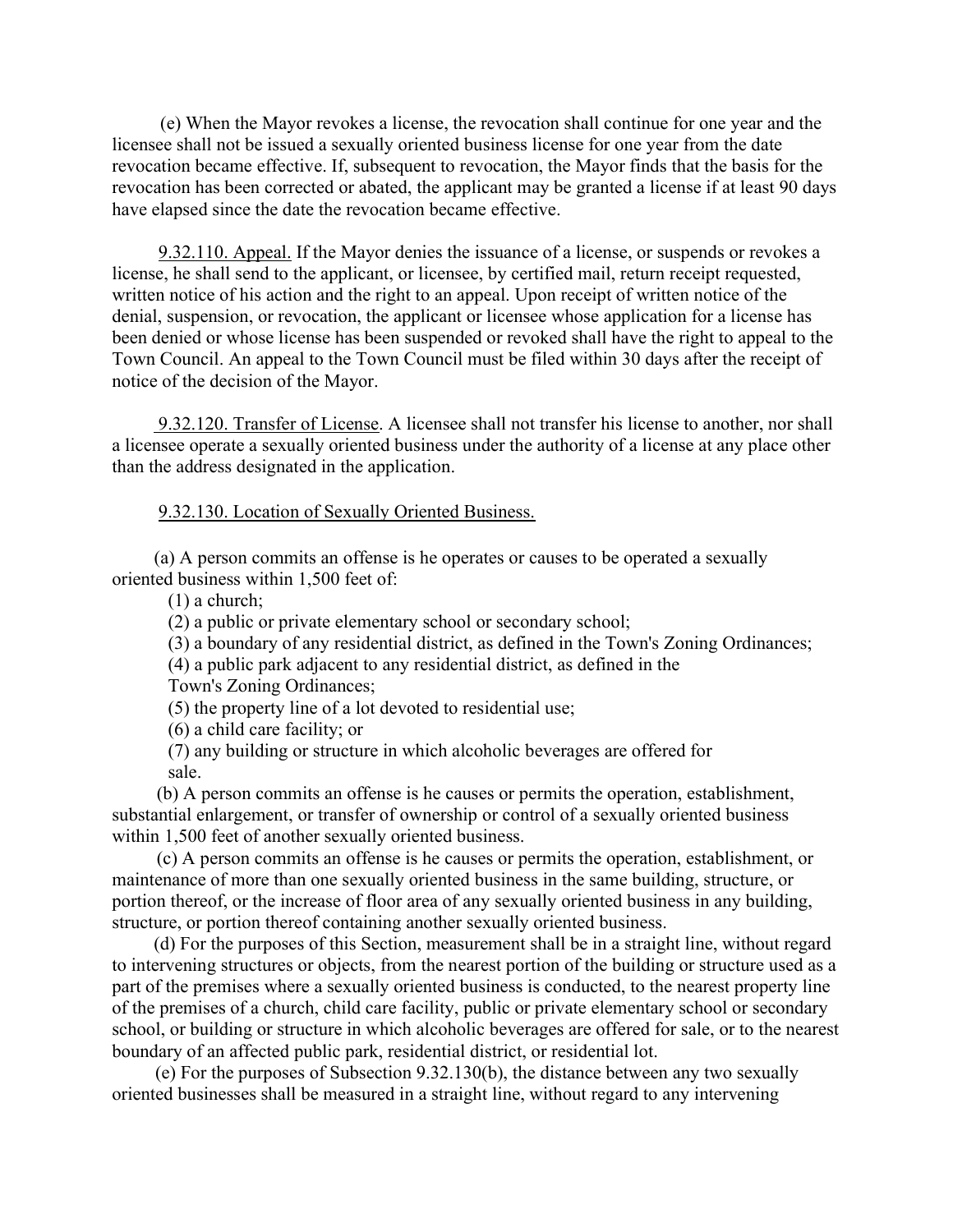structures or objects, from the closest exterior wall of the structure in which each business is located.

(f) Any sexually oriented business lawful operating on the effective date of permitted to continue for a period not to exceed 12 months, unless sooner terminated for any reason or voluntarily discontinued for a period of 30 days or more. Such nonconforming use shall not be increased, enlarged, extended or altered except that the use may be changed to a conforming use. If two or more sexually oriented businesses are within 1,500 of one another and otherwise in a permissible location, the sexually oriented business which was first established and continually operating at a particular location is the conforming use and the later-established business is nonconforming.

(g) A sexually oriented business lawfully operating as a conforming use is not rendered a nonconforming use by the location, subsequent to the grant or renewal of the sexually oriented business license, of a church, public or private elementary or secondary school, child care facility, public park, residential district, or residential lot, or any building or structure in which alcoholic beverages are offered for sale, within 1,500 feet of the sexually oriented business. This provision applies only to the renewal of a valid license, and does not apply when an application for a license is submitted after a license has expired or has been revoked.

9.32.140. Exemption From Location Restrictions.

(a) If the Mayor denies the issuance of a license to an applicant because the location of the sexually oriented business establishment is in violation of any provision of this Chapter, then the applicant may, not later than 10 calendar days after receiving notice of the denial, file with the Town Clerk a written request for an exemption from the location restrictions of this Chapter.

(b) If the written request is filed with the Town Clerk within the ten-day limit, the Town Council shall consider the request. The Town Clerk shall set a date for the hearing within 60 days from the date the written request is received.

(c) On the date set a hearing by the Town Council may proceed if a quorum of the Town Council is present. The Town Council shall hear and consider evidence offered by any interested person. The formal rules of evidence do not apply.

 (d) The Town Council may, in its discretion, grant an exemption from the location restriction of this Chapter if it makes the following findings:

 (1) That the location of the proposed sexually oriented business will not have a detrimental effect on nearby properties or be contrary to the public safety or welfare;

 (2) That the granting of the exemption will not violate the spirit and intent of this Chapter;

 (3) That the location of the proposed sexually oriented business will not downgrade the property values or quality of life in the adjacent areas or encourage the development of urban blight;

 (4) That the location of an additional sexually oriented business in the area will not be contrary to any program of neighborhood conservation nor will it interfere with any efforts of urban renewal or restoration; and

(5) That all other applicable provisions of this Chapter will be observed.

(e) The Town Council shall grant or deny the' exemption by a majority vote. Failure to reach a majority vote shall result in denial of the exemption. Disputes of fact shall be decided on the basis of a preponderance of the evidence. The decision of the Town Council is final.

(f) If the Town Council grants the exemption; the exemption is valid for one year from the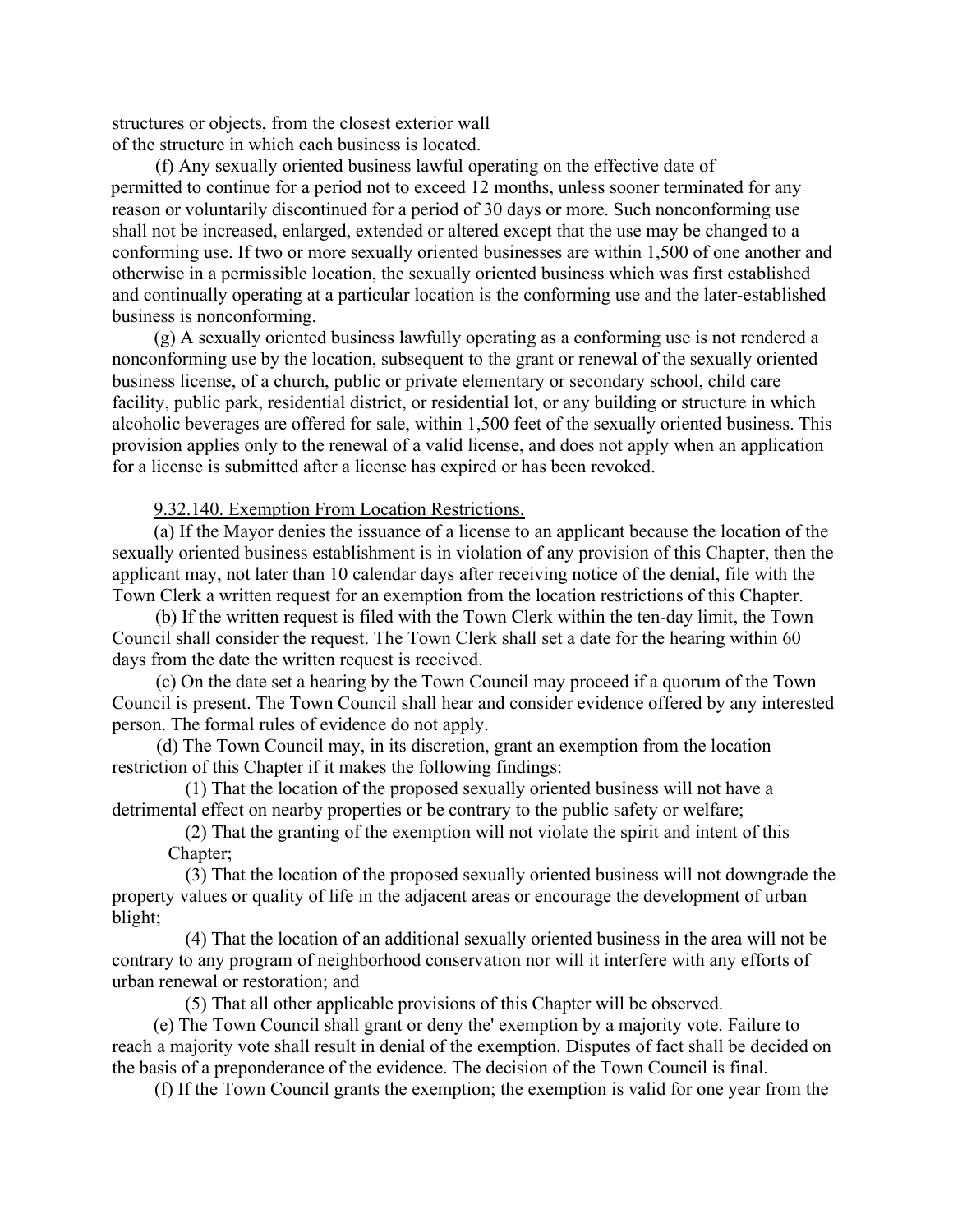date of the Town Council's action. Upon expiration of an exemption, the sexually oriented business is in violation of the location

restrictions of this Chapter until the applicant applies. for and receives another exemption.

(g) If the Town Council denies the exemption, the applicant may not reapply for an exemption until at least 12 months have elapsed since the date of the Town Council's action.

(h) The grant of an exemption does not exempt the applicant from any other provisions of this Chapter other than the location restrictions of Section 9.32.130.

9.32.150. Additional Regulations For Escort Agencies.

(a) An escort agency shall not employ any person under the age of 18 years.

 (b) A person commits an offense if he acts as an escort or agrees to act as an escort for any person under the age of 18 years.

9.32.160. Additional Regulations For Nude Model Studios.

(a) A nude model studio shall not employ any person under the age of 18 years.

(b) A person under the age of 18 years commits an offense if the person appears in a state of nudity or semi-nudity in or on the premises of a nude model studio.

(c) A person commits an offense if he appears in a state of nudity or seminudity or knowingly allows another to appear in a state of nudity or semi-nudity in an area of a nude model studio premises which can be viewed from outside the premises.

(d) A nude studio shall not place or permit a bed, sofa, or mattress in any room on the premises, except that a sofa may be placed in a reception room open to the public.

9.32.170. Additional Regulations For Adult Theaters.

(a) A person commits an offense if he knowingly allows a person under the age of 18 years to appear in a state of nudity or semi-nudity in or on the premises of an adult theater or adult motion picture theater.

(b) A person under the age of 18 years commits an offense if the person knowingly appears in a state of nudity or semi-nudity in or on the premises of an adult theater or adult motion picture theater.

9.32.180. Additional Regulations For Adult Motels.

(a) Evidence that a sleeping room in a hotel, motel, or similar commercial establishment has been rented and vacated two or more times in a period of time that is less than 10 hours creates a rebuttable presumption that the establishment is an adult motel as that term is defined in this Chapter.

(b) A person commits an offense if, as the person in control of a sleeping room in a hotel, motel, or similar commercial establishment that does not have a sexually oriented business license, he rents or subrents a sleeping room to a person and, within 10 hours from the time the room is rented, he rents or subrents the same sleeping room again.

(c) For purposes of Subsection 9.32.180(b), the terms "rent" or "subrent" mean the act of permitting a room to be occupied for any form of consideration.

9.32.190. Regulations for Exhibition Of Sexually Explicit Media.

(a) A person who operates or causes to be operated a sexually oriented business, other than an adult motel, which exhibits on the premises in a viewing room or less than 150 square feet of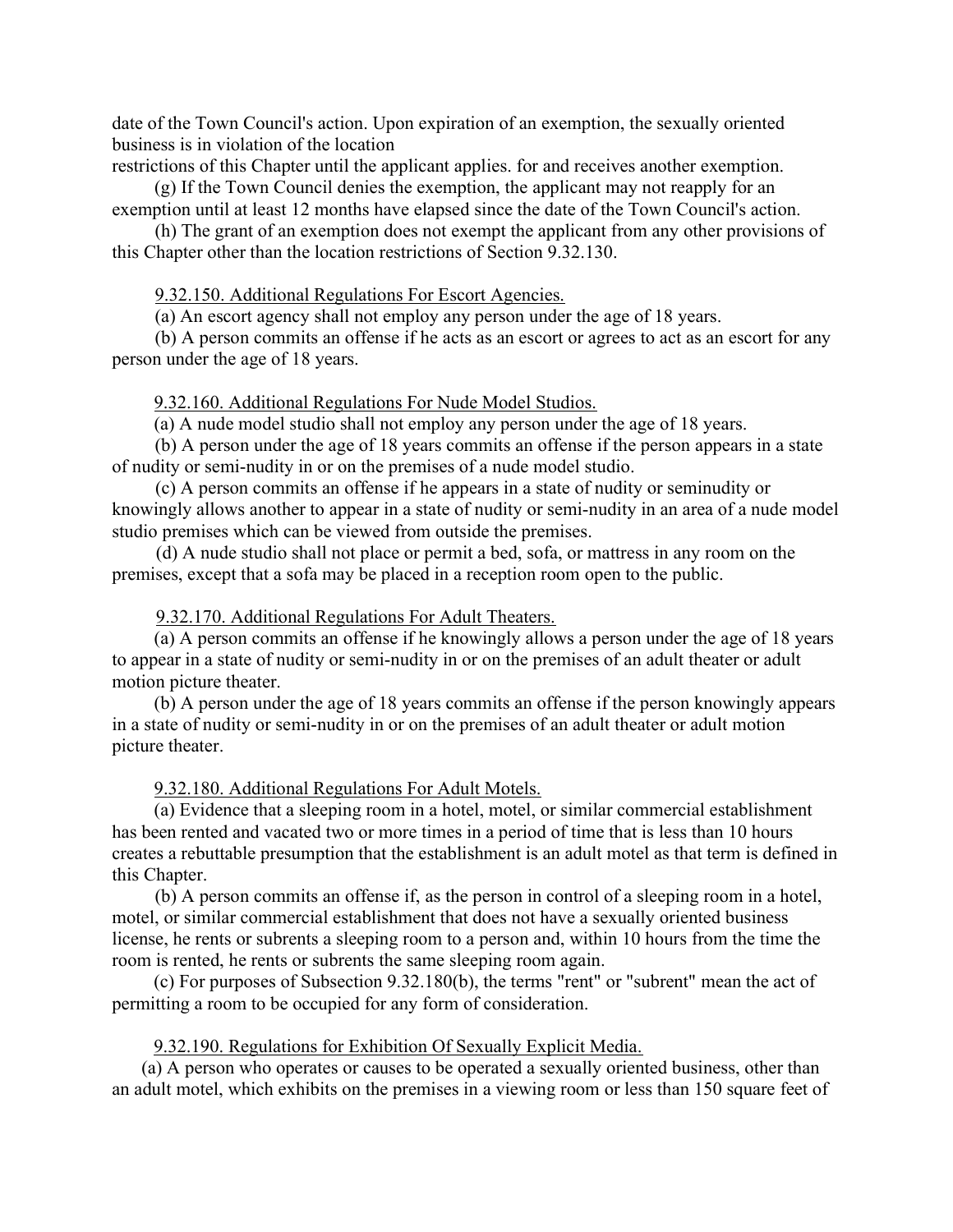floor space, a film, video cassette, or other video reproduction which depicts specified sexual activities or specified anatomical areas, shall comply with the following requirements:

(1) Upon application for a sexually oriented business license, the application shall be accompanied by a diagram of the premises showing a plan thereof specifying the location of one or more manager's stations, the location of all overhead lighting fixtures, which lights are controlled by which switches and designating a portion of the premises in which patrons are not permitted. Only agents or employees shall have access to light switches. A manager's station may not 32 square feet of floor area. The diagram shall also designate the place at which the permit will be conspicuously posted, if granted. A professionally prepared diagram in the nature of an engineer's or architect's blueprint shall not be required; however, each diagram should be oriented to the north or to some designated street or object and should be drawn to a designated scale or with marked dimensions sufficient to show the various internal dimensions of all areas of the interior of the premises to an accuracy of plus or minus six inches. The Mayor may waive the foregoing diagram for renewal applications if the applicant adopts a diagram that was previously submitted and certifies that the configuration for the premises has not been altered since it was prepared.

(2) The application shall be sworn to be true and correct by the applicant.

 (3) No alteration in the configuration or location of a manager's station may be made without the prior approval of the Mayor.

 (4) It is the duty of the owners and operator of the premises to ensure that at least one employee is on duty and situated in each manager's station at all times that any patron is present inside the premises.

(5) The interior of the premises shall be configured in such a manner that there is an unobstructed view from the manager's station of every area of the premises to which any patron is permitted access for any purpose excluding restrooms. Restrooms may not contain video reproduction equipment. If the premises have two or more manager's stations designated, then the interior of the premises shall be configured in such a manner that there is an unobstructed view of each area of the premises to which any patron is permitted access for any purpose from at least one of the manager's stations. The view required in this Subsection must be by direct line of sight from the manager's station.

(6) It shall be the duty of the owners and operator, and it shall also be the duty of any agents and employees present on the premises to ensure that the view area specified in Subsection 9.32.190(a)(5) remains unobstructed by any doors, walls, merchandise, display racks or other materials at all times that any patron is present on the premises and to ensure that no patron is permitted access to any area of the premises which has been designated as an area in which patrons will not be permitted in the application filed pursuant to Subsection 9.32.190(a)(1).

(7) The premises shall be equipped with overhead lighting fixtures of sufficient intensity to illuminate every place to which patrons are permitted access at an illumination of not less than five footcandles as measured at the floor level.

(8) It shall be the duty of the owners and operator and it also shall be the duty of any agents and employees present on the premises to ensure that the illumination described above is maintained at all times that any patron is present on the premises.

(b) A person having a duty under Subsection 9.32.190(a) commits an offense if he or she knowingly fails to fulfill that duty.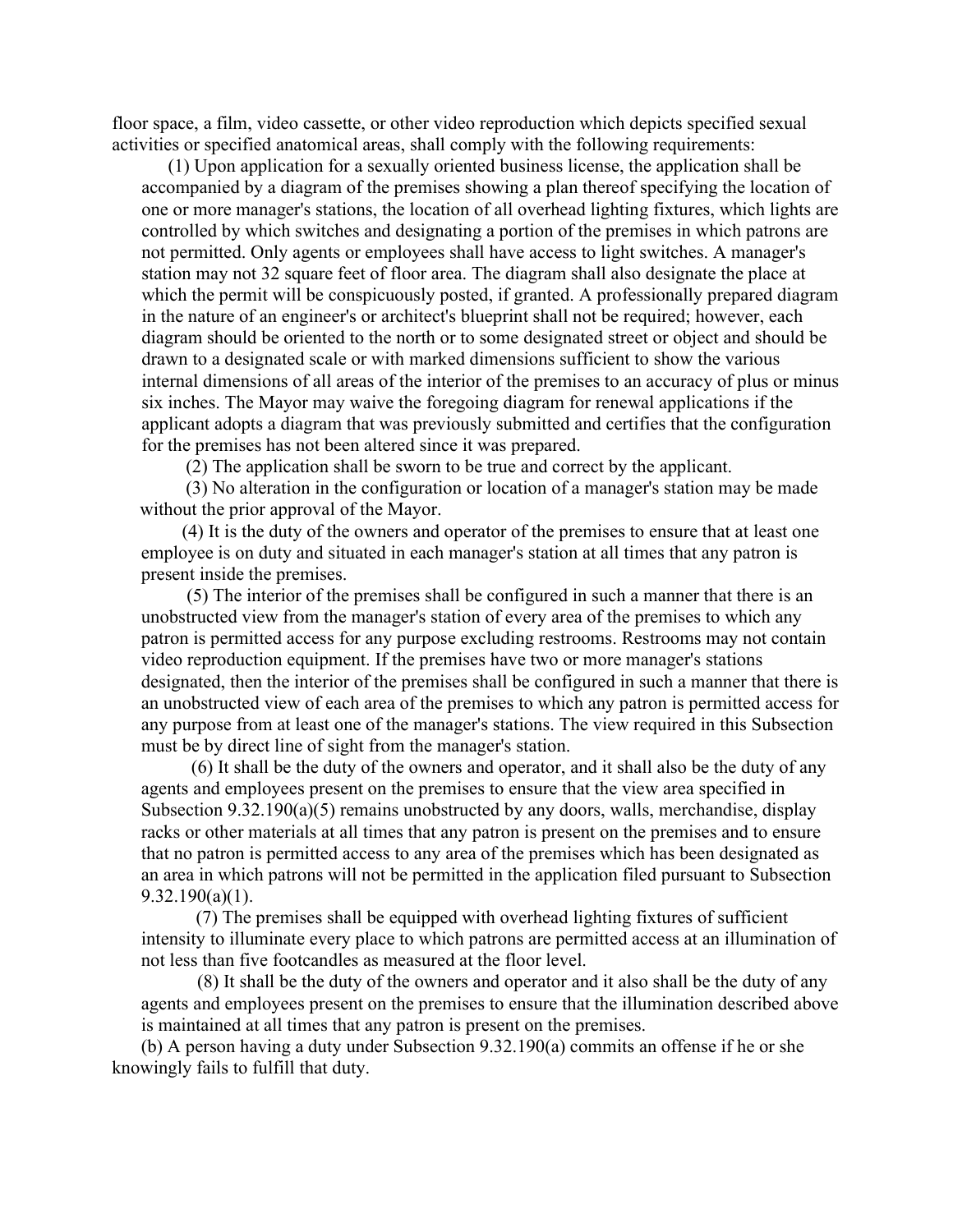## 9.32.200. Display Of Sexually Explicit Material To Minors.

(a) A person commits an offense if, in a business establishment open to persons under the age of 18 years, he displays a book, pamphlet, newspaper, magazine, film, or video cassette, the cover of which depicts, in a manner calculated to arouse sexual lust or passion for commercial gain or to exploit sexual lust or perversion for commercial gain, any of the following:

(1) human sexual intercourse, masturbation, or sodomy;

(2) fondling or other erotic touching of human genitals, pubic region,

buttocks, or the female breast;

(3) less than completely and opaquely covered human genitals,

buttocks, or that portion of the female breast below the top of the areola; or

(4) human male genitals in a discernibly turgid state, whether covered or uncovered; (b) In this Section "display" means to locate an item in such a manner that,

without obtaining assistance from an agent or employee or the business establishment:

(1) it is available to the general public for handling and inspection; or

 (2) the cover, outside packaging on the item or contents of the item is visible to members of the general public.

## 9.32.210. Signage.

(a) Notwithstanding any other town ordinance, code, or regulation to the contrary, it shall be unlawful for the operator of any sexually oriented business or any other person to erect, construct, or maintain any sign for the sexually oriented business other than the one primary sign and one secondary sign, as provided herein.

(b) Primary signs shall have no more than two display surfaces. Each such display surface shall:

(1) not contain any flashing lights;

(2) be a flat plane, rectangular in shape;

(3) not exceed 75 square feet in area; and

(4) not exceed 10 feet in height or 10 feet in length.

(c) Signs shall contain no photographs, silhouettes, drawings or pictorial representations in any manner, and may contain only the name of the enterprise.

(d) Each letter forming a word on a primary sign shall be of solid color, and each such letter shall be the same print-type, size and color. The background behind such lettering on the display surface of a primary sign shall be of a uniform and solid color.

(e) Secondary signs shall have only one display surface. Such display surface shall:

(1) be a flat plane, rectangular in shape;

(2) not exceed 20 square feet in area;

(3) not exceed five feet in height and four feet in width; and

(4) be affixed or attached to any wall or door of the enterprise.

(f) Violation of any provision of this Section shall constitute a misdemeanor.

9.32.220. Enforcement.

(a) Except as provided by Subsection (b) of this Section, any person violating any provision of this Chapter, upon conviction, may be punished by a fine not to exceed \$750.00 for each offense and a separate offense shall be deemed committed upon each day during or on which a violation occurs.